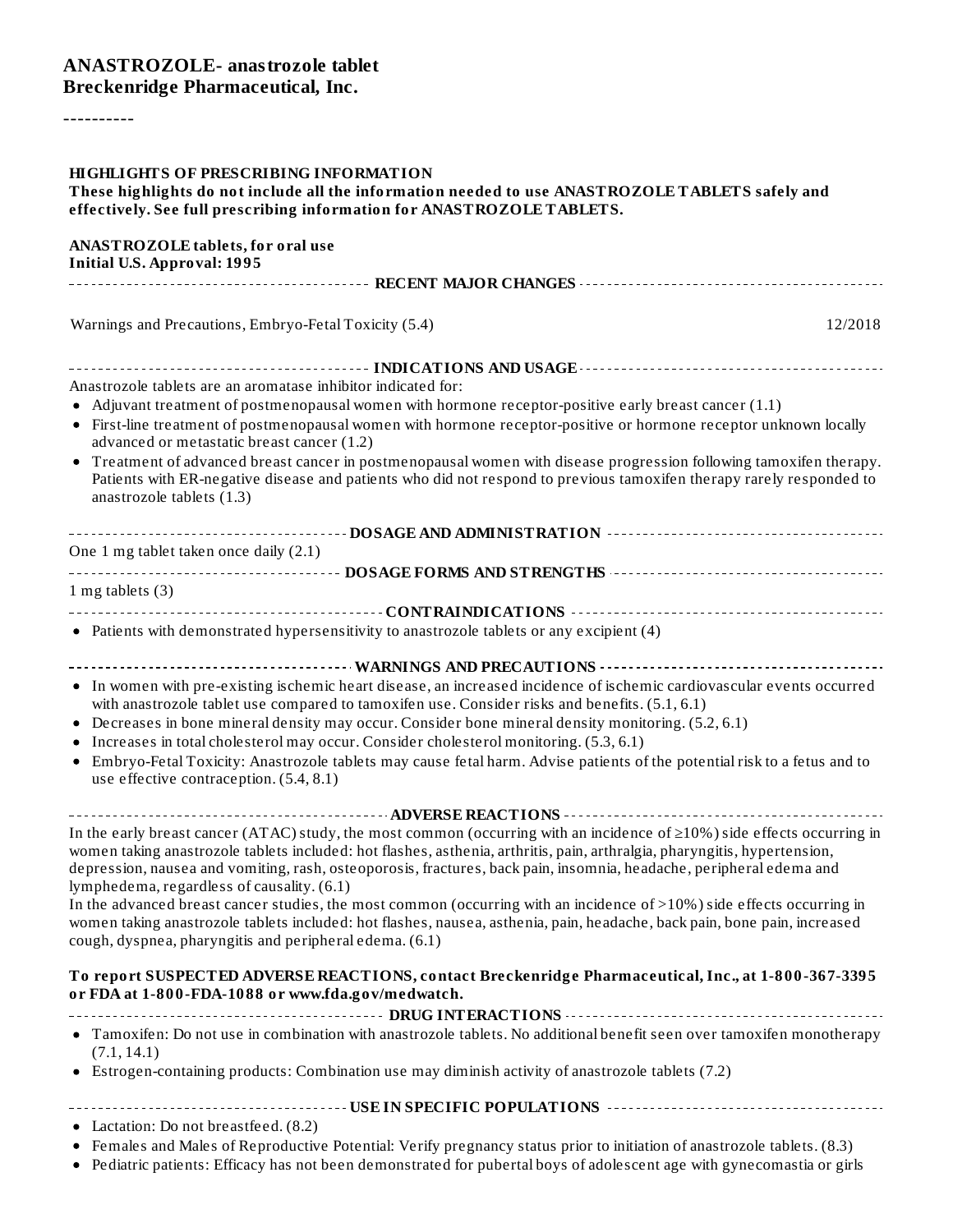#### **See 17 for PATIENT COUNSELING INFORMATION and FDA-approved patient labeling.**

**Revised: 5/2019**

#### **FULL PRESCRIBING INFORMATION: CONTENTS\* 1 INDICATIONS AND USAGE** 1.1 Adjuvant Treatment 1.2 First-Line Treatment 1.3 Second-Line Treatment **2 DOSAGE AND ADMINISTRATION** 2.1 Recommended Dose 2.2 Patients with Hepatic Impairment **3 DOSAGE FORMS AND STRENGTHS 4 CONTRAINDICATIONS 5 WARNINGS AND PRECAUTIONS** 5.1 Ischemic Cardiovascular Events 5.2 Bone Effects 5.3 Cholesterol 5.4 Embryo-Fetal Toxicity **6 ADVERSE REACTIONS** 6.1 Clinical Trials Experience 6.2 Post-Marketing Experience **7 DRUG INTERACTIONS** 7.1 Tamoxifen 7.2 Estrogen 7.3 Warfarin 7.4 Cytochrome P450 **8 USE IN SPECIFIC POPULATIONS** 8.1 Pregnancy 8.2 Lactation 8.3 Females and Males of Reproductive Potential 8.4 Pediatric Use 8.5 Geriatric Use 8.6 Renal Impairment 8.7 Hepatic Impairment **10 OVERDOSAGE 11 DESCRIPTION 12 CLINICAL PHARMACOLOGY** 12.1 Mechanism of Action 12.2 Pharmacodynamics 12.3 Pharmacokinetics **13 NONCLINICAL TOXICOLOGY** 13.1 Carcinogenesis, Mutagenesis, Impairment of Fertility **14 CLINICAL STUDIES**

14.1 Adjuvant Treatment of Breast Cancer in Postmenopausal Women

14.2 First-Line Therapy in Postmenopausal Women with Advanced Breast Cancer

14.3 Second-Line Therapy in Postmenopausal Women with Advanced Breast Cancer who had Disease Progression following Tamoxifen Therapy

#### **16 HOW SUPPLIED/STORAGE AND HANDLING**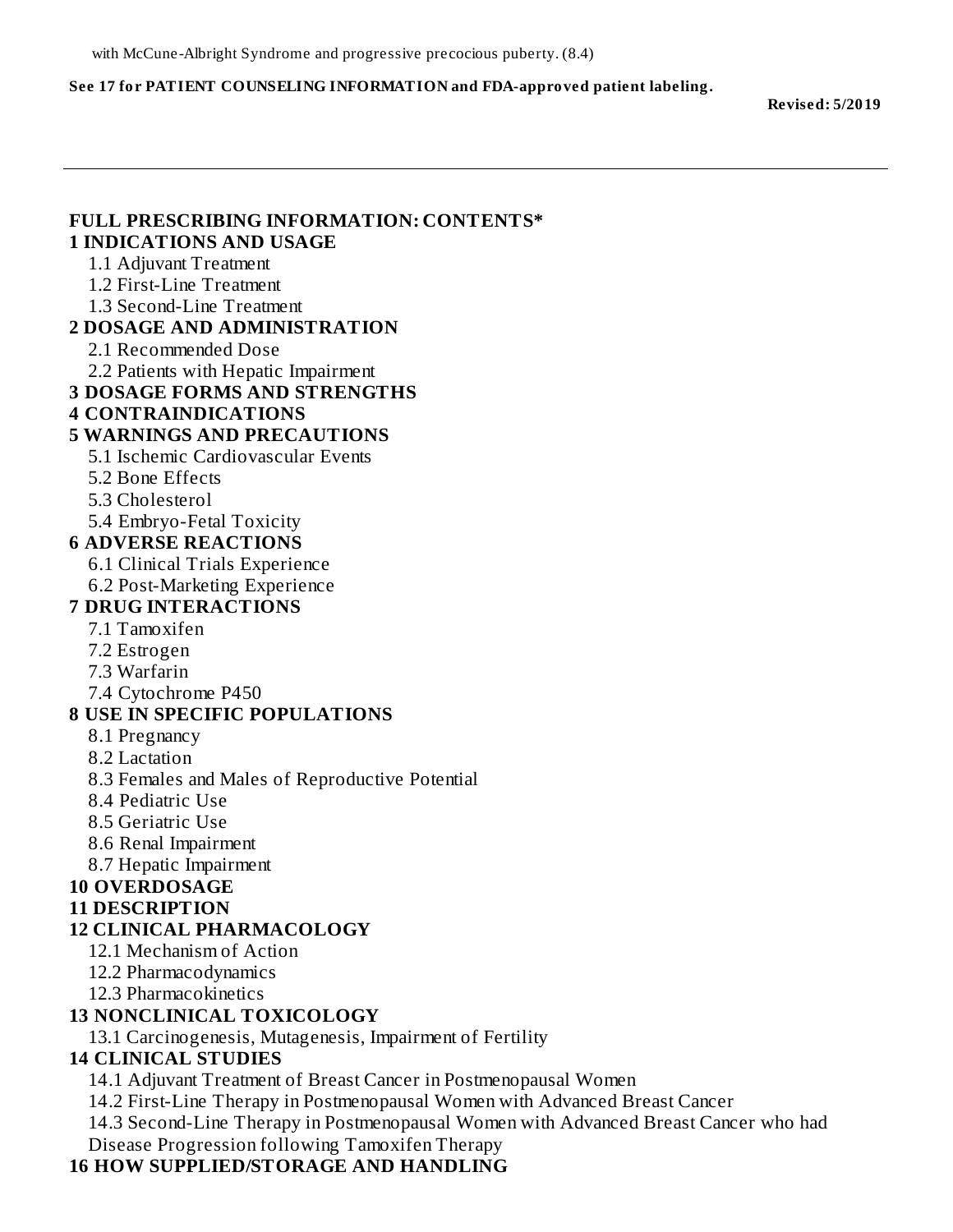#### **17 PATIENT COUNSELING INFORMATION**

Sections or subsections omitted from the full prescribing information are not listed.

#### **FULL PRESCRIBING INFORMATION**

#### **1 INDICATIONS AND USAGE**

#### **1.1 Adjuvant Treatment**

\*

Anastrozole tablets are indicated for adjuvant treatment of postmenopausal women with hormone receptor-positive early breast cancer.

#### **1.2 First-Line Treatment**

Anastrozole tablets are indicated for the first-line treatment of postmenopausal women with hormone receptor-positive or hormone receptor unknown locally advanced or metastatic breast cancer.

#### **1.3 Second-Line Treatment**

Anastrozole tablets are indicated for the treatment of advanced breast cancer in postmenopausal women with disease progression following tamoxifen therapy. Patients with ER-negative disease and patients who did not respond to previous tamoxifen therapy rarely responded to anastrozole tablets.

#### **2 DOSAGE AND ADMINISTRATION**

#### **2.1 Recommended Dos e**

The dose of anastrozole tablets are one 1 mg tablet taken once a day. For patients with advanced breast cancer, anastrozole tablets should be continued until tumor progression. Anastrozole tablets can be taken with or without food.

For adjuvant treatment of early breast cancer in postmenopausal women, the optimal duration of therapy is unknown. In the ATAC trial, anastrozole tablets were administered for five years *[see Clinical Studies (14.1)]*

No dosage adjustment is necessary for patients with renal impairment or for elderly patients *[see Use in Specific Populations (8.6)]*

#### **2.2 Patients with Hepatic Impairment**

No changes in dose are recommended for patients with mild-to-moderate hepatic impairment. Anastrozole tablets have not been studied in patients with severe hepatic impairment *[see Use in Specific Populations (8.7)]*

#### **3 DOSAGE FORMS AND STRENGTHS**

The tablets are white to off-white, round, film-coated containing 1 mg of anastrozole. The tablets are debossed with "AN" and "1" on one side and plain surface on the other side.

#### **4 CONTRAINDICATIONS**

## **Hypers ensitivity**

Anastrozole tablets are contraindicated in any patient who has shown a hypersensitivity reaction to the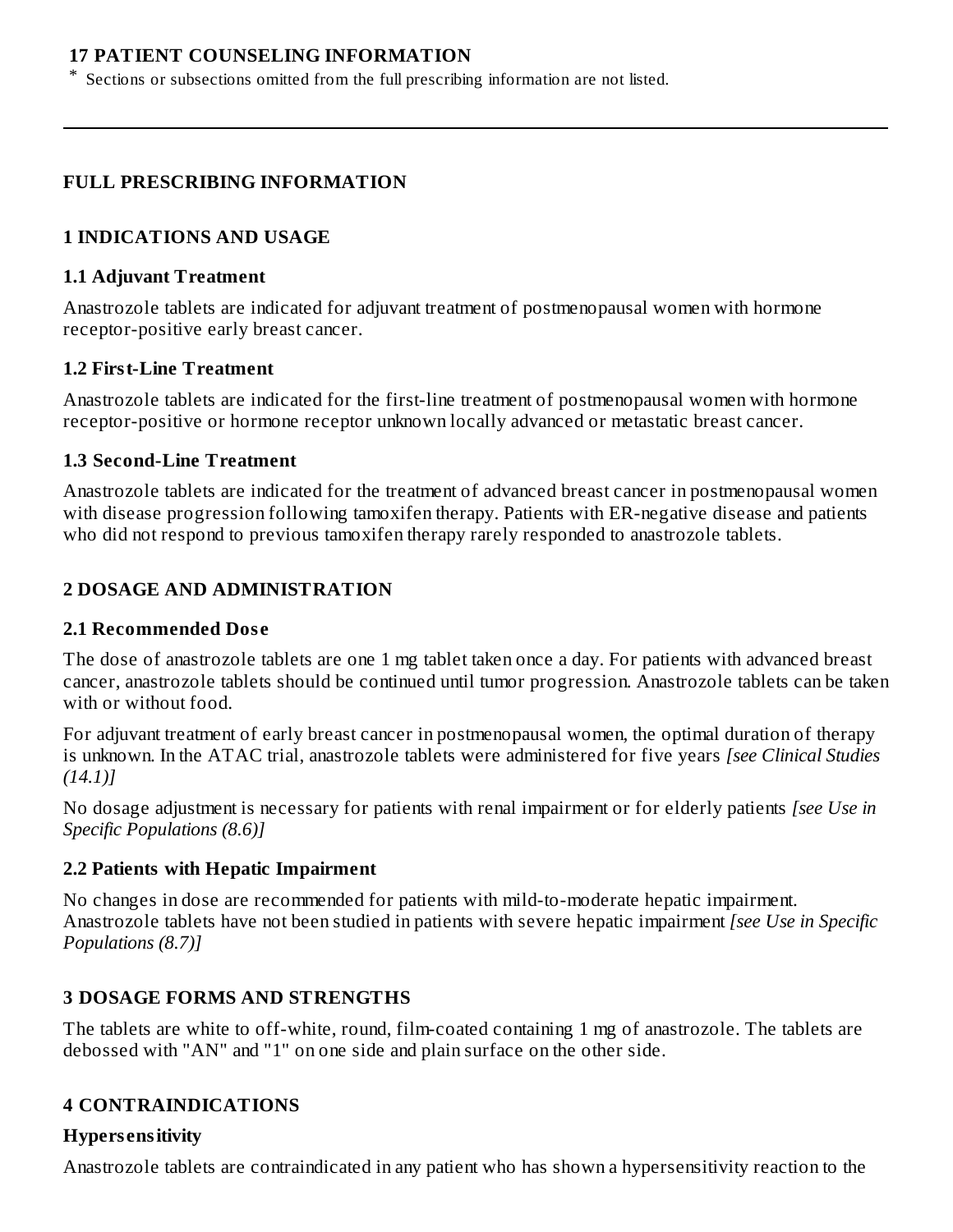drug or to any of the excipients. Observed reactions include anaphylaxis, angioedema, and urticaria *[see Adverse Reactions (6.2)]*

# **5 WARNINGS AND PRECAUTIONS**

#### **5.1 Is chemic Cardiovas cular Events**

In women with pre-existing ischemic heart disease, an increased incidence of ischemic cardiovascular events was observed with anastrozole tablets in the ATAC trial (17% of patients on anastrozole tablets and 10% of patients on tamoxifen). Consider risk and benefits of anastrozole tablets therapy in patients with pre-existing ischemic heart disease *[see Adverse Reactions (6.1)]*

#### **5.2 Bone Effects**

Results from the ATAC trial bone substudy at 12 and 24 months demonstrated that patients receiving anastrozole tablets had a mean decrease in both lumbar spine and total hip bone mineral density (BMD) compared to baseline. Patients receiving tamoxifen had a mean increase in both lumbar spine and total hip BMD compared to baseline. Consider bone mineral density monitoring in patients treated with anastrozole tablets *[see Adverse Reactions (6.1)].*

## **5.3 Cholesterol**

During the ATAC trial, more patients receiving anastrozole tablets were reported to have elevated serum cholesterol compared to patients receiving tamoxifen (9% versus 3.5%, respectively) *[see Adverse Reactions (6.1)].*

#### **5.4 Embryo-Fetal Toxicity**

Based on findings from animal studies and its mechanism of action, anastrozole tablets can cause fetal harm when administered to a pregnant woman. Anastrozole caused embryo-fetal toxicities in rats at maternal exposure that were 9 times the human clinical exposure, based on area under the curve (AUC). In rabbits, anastrozole caused pregnancy failure at doses equal to or greater than 16 times the recommended human dose on a mg/m<sup>2</sup> basis. Advise pregnant women and females of reproductive potential of the potential risk to a fetus. Advise females of reproductive potential to use effective contraception during therapy with anastrozole tablets and for at least 3 weeks after the last dose *[see Use in Specific Populations (8.1, 8.3) and Clinical Pharmacology (12.1)]*.

## **6 ADVERSE REACTIONS**

Serious adverse reactions with anastrozole tablets occurring in less than 1 in 10,000 patients, are: 1) skin reactions such as lesions, ulcers, or blisters; 2) allergic reactions with swelling of the face, lips, tongue, and/or throat. This may cause difficulty in swallowing and/or breathing; and 3) changes in blood tests of the liver function, including inflammation of the liver with symptoms that may include a general feeling of not being well, with or without jaundice, liver pain or liver swelling *[see Adverse Reactions (6.2)].*

Common adverse reactions (occurring with an incidence of  $\geq$ 10%) in women taking anastrozole tablets included: hot flashes, asthenia, arthritis, pain, arthralgia, hypertension, depression, nausea and vomiting, rash, osteoporosis, fractures, back pain, insomnia, headache, bone pain, peripheral edema, increased cough, dyspnea, pharyngitis and lymphedema.

In the ATAC trial, the most common reported adverse reaction (>0.1%) leading to discontinuation of therapy for both treatment groups was hot flashes, although there were fewer patients who discontinued therapy as a result of hot flashes in the anastrozole tablets group.

Because clinical trials are conducted under widely varying conditions, adverse reaction rates observed in the clinical trials of a drug cannot be directly compared to rates in the clinical trials of another drug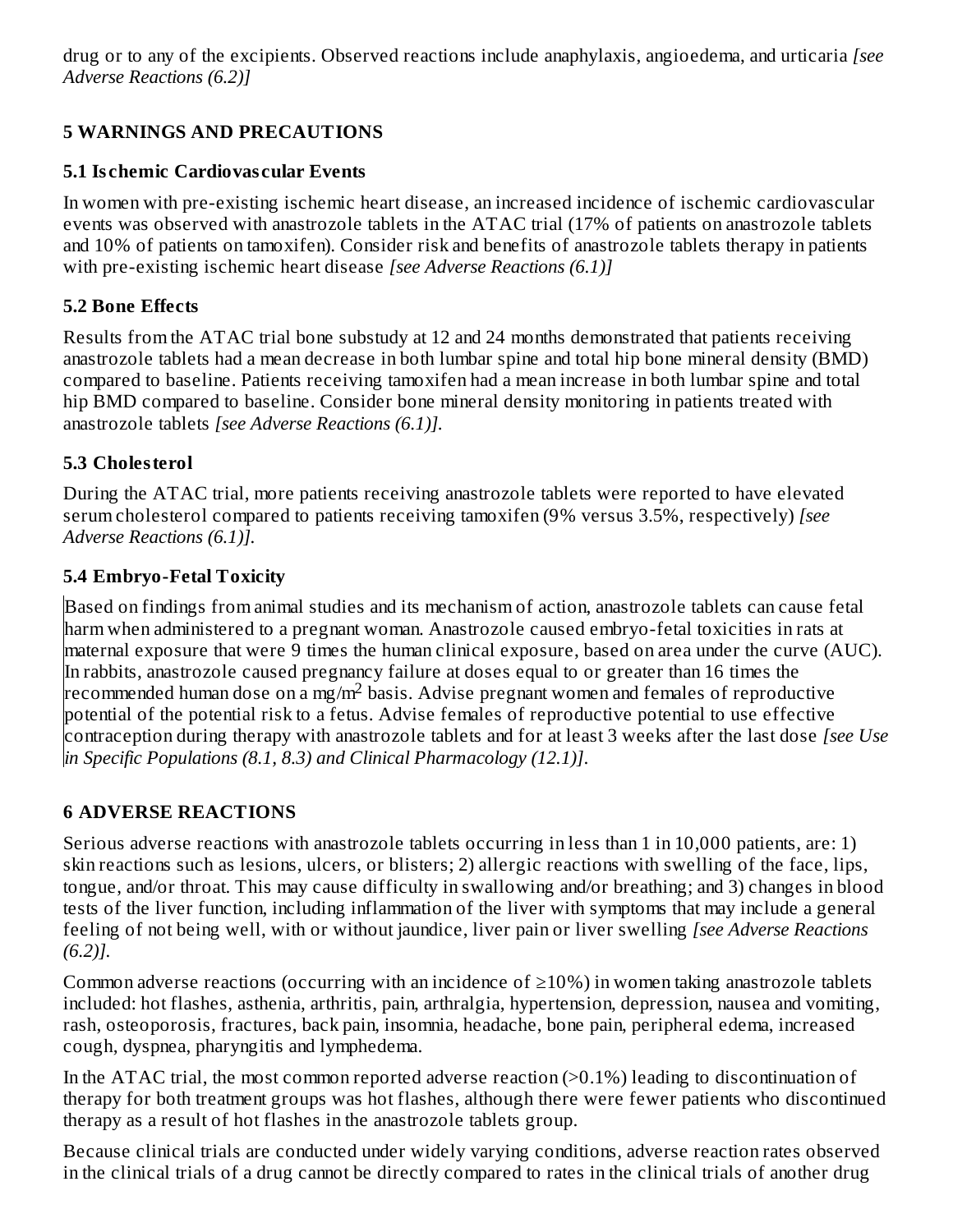and may not reflect the rates observed in practice.

## **6.1 Clinical Trials Experience**

#### **Adjuvant Therapy**

Adverse reaction data for adjuvant therapy are based on the ATAC trial *[see Clinical Studies (14.1)].* The median duration of adjuvant treatment for safety evaluation was 59.8 months and 59.6 months for patients receiving anastrozole tablets 1 mg and tamoxifen 20 mg, respectively.

Adverse reactions occurring with an incidence of at least 5% in either treatment group during treatment or within 14 days of the end of treatment are presented in Table 1.

| <b>Body system and adverse</b><br>reactions by COSTART <sup>†</sup><br>preferred term <sup>‡</sup> | Anastrozole tablets 1 mg<br>$(N^{\$} = 3092)$ | <b>Tamoxifen 20 mg</b><br>$(N^{\$} = 3094)$ |
|----------------------------------------------------------------------------------------------------|-----------------------------------------------|---------------------------------------------|
| Body as a whole                                                                                    |                                               |                                             |
| Asthenia                                                                                           | 575 (19)                                      | 544 (18)                                    |
| Pain                                                                                               | 533 $(17)$                                    | 485 (16)                                    |
| Back pain                                                                                          | 321(10)                                       | 309 (10)                                    |
| Headache                                                                                           | 314(10)                                       | 249(8)                                      |
| Abdominal pain                                                                                     | 271(9)                                        | 276(9)                                      |
| Infection                                                                                          | 285(9)                                        | 276 (9)                                     |
| Accidental injury                                                                                  | 311(10)                                       | 303(10)                                     |
| Flu syndrome                                                                                       | 175(6)                                        | 195(6)                                      |
| Chest pain                                                                                         | 200(7)                                        | 150(5)                                      |
| Neoplasm                                                                                           | 162(5)                                        | 144(5)                                      |
| Cyst                                                                                               | 138(5)                                        | 162(5)                                      |
| Cardiovas cular                                                                                    |                                               |                                             |
| Vasodilatation                                                                                     | 1104 (36)                                     | 1264 (41)                                   |
| Hypertension                                                                                       | 402 (13)                                      | 349 (11)                                    |
| <b>Digestive</b>                                                                                   |                                               |                                             |
| Nausea                                                                                             | 343(11)                                       | 335(11)                                     |
| Constipation                                                                                       | 249(8)                                        | 252(8)                                      |
| Diarrhea                                                                                           | 265(9)                                        | 216(7)                                      |
| Dyspepsia                                                                                          | 206(7)                                        | 169(6)                                      |
| Gastrointestinal disorder                                                                          | 210(7)                                        | 158(5)                                      |
| <b>Hemic and lymphatic</b>                                                                         |                                               |                                             |
| Lymphedema                                                                                         | 304 (10)                                      | 341 (11)                                    |
| Anemia                                                                                             | 113(4)                                        | 159(5)                                      |
| <b>Metabolic and nutritional</b>                                                                   |                                               |                                             |
| Peripheral edema                                                                                   | 311(10)                                       | 343 (11)                                    |
| Weight gain                                                                                        | 285(9)                                        | 274(9)                                      |
| Hypercholesterolemia                                                                               | 278 (9)                                       | 108(3.5)                                    |
| Mus culos keletal                                                                                  |                                               |                                             |
| Arthritis                                                                                          | 512(17)                                       | 445 (14)                                    |
| Arthralgia                                                                                         | 467 (15)                                      | 344 (11)                                    |

**Table 1 – Advers e reactions occurring with an incidence of at least 5% in either treatment group during treatment, or within 14 days of the end of treatment in the ATAC trial \***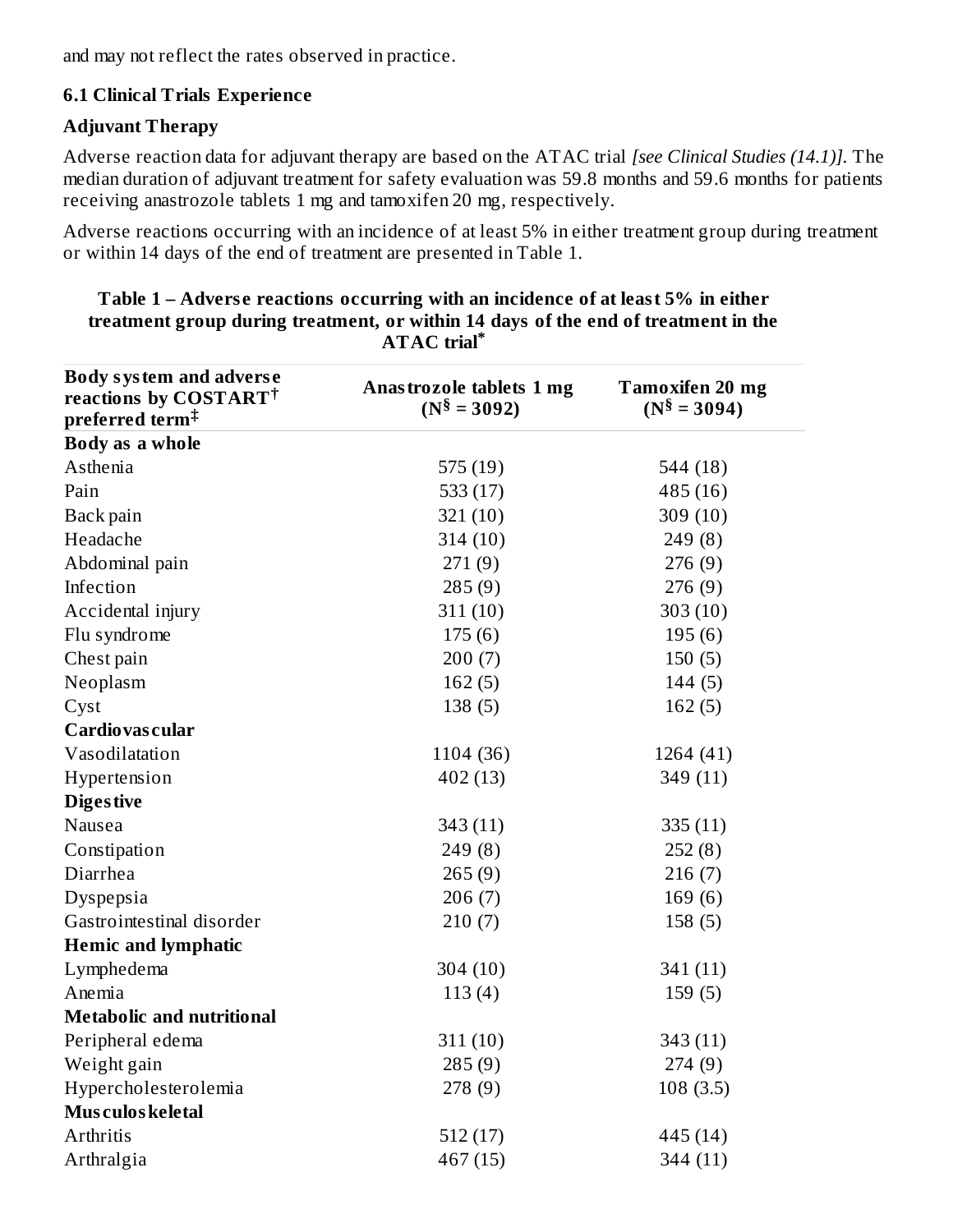| Osteoporosis                    | 325(11)    | 226(7)   |
|---------------------------------|------------|----------|
| Fracture                        | 315(10)    | 209(7)   |
| Bone pain                       | 201(7)     | 185(6)   |
| Arthrosis                       | 207(7)     | 156(5)   |
| Joint Disorder                  | 184(6)     | 160(5)   |
| Myalgia                         | 179(6)     | 160(5)   |
| Nervous system                  |            |          |
| Depression                      | 413 (13)   | 382 (12) |
| Insomnia                        | 309 $(10)$ | 281(9)   |
| <b>Dizziness</b>                | 236(8)     | 234(8)   |
| Anxiety                         | 195(6)     | 180(6)   |
| Paresthesia                     | 215(7)     | 145(5)   |
| <b>Respiratory</b>              |            |          |
| Pharyngitis                     | 443 (14)   | 422 (14) |
| Cough increased                 | 261(8)     | 287(9)   |
| Dyspnea                         | 234(8)     | 237(8)   |
| Sinusitis                       | 184(6)     | 159(5)   |
| <b>Bronchitis</b>               | 167(5)     | 153(5)   |
| <b>Skin and appendages</b>      |            |          |
| Rash                            | 333 (11)   | 387 (13) |
| Sweating                        | 145(5)     | 177(6)   |
| <b>Special Senses</b>           |            |          |
| <b>Cataract Specified</b>       | 182(6)     | 213(7)   |
| <b>Urogenital</b>               |            |          |
| Leukorrhea                      | 86(3)      | 286 (9)  |
| Urinary tract infection         | 244(8)     | 313(10)  |
| Breast pain                     | 251(8)     | 169(6)   |
| <b>Breast Neoplasm</b>          | 164(5)     | 139(5)   |
| Vulvovaginitis                  | 194(6)     | 150(5)   |
| Vaginal Hemorrhage <sup>¶</sup> | 122(4)     | 180(6)   |
| Vaginitis                       | 125(4)     | 158(5)   |

\* The combination arm was discontinued due to lack of efficacy benefit at 33 months of follow-up.

† COSTART Coding Symbols for Thesaurus of Adverse Reaction Terms.

 $\ddagger$  A patient may have had more than 1 adverse reaction, including more than 1 adverse reaction in the same body system.

§ N=Number of patients receiving the treatment.

¶ Vaginal Hemorrhage without further diagnosis.

Certain adverse reactions and combinations of adverse reactions were prospectively specified for analysis, based on the known pharmacologic properties and side effect profiles of the two drugs (see Table 2).

|                                                         | Anas trozole<br>tablets<br>$N=3092(%)$ | Tamoxifen<br>$N=3094(%)$ | Odds-<br>ratio | 95% CI        |
|---------------------------------------------------------|----------------------------------------|--------------------------|----------------|---------------|
| <b>Hot Flashes</b>                                      | 1104 (36)                              | 1264(41)                 | 0.80           | $0.73 - 0.89$ |
| Musculoskeletal Events <sup><math>\uparrow</math></sup> | 1100 (36)                              | 911(29)                  | 1.32           | $1.19 - 1.47$ |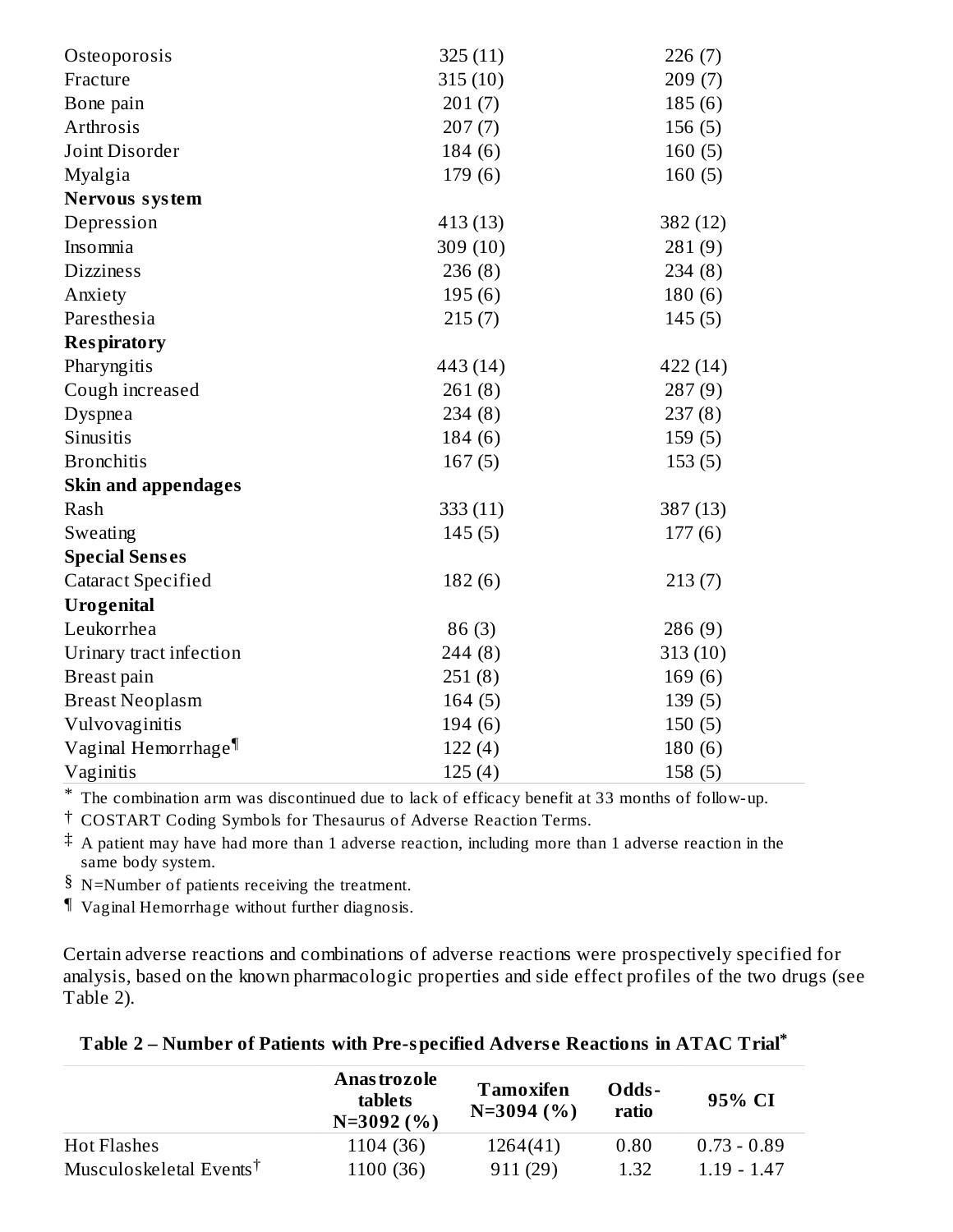| Fatigue/Asthenia                                 | 575 (19) | 544 (18) | 1.07 | $0.94 - 1.22$ |
|--------------------------------------------------|----------|----------|------|---------------|
| <b>Mood Disturbances</b>                         | 597(19)  | 554 (18) | 1.10 | $0.97 - 1.25$ |
| Nausea and Vomiting                              | 393 (13) | 384 (12) | 1.03 | $0.88 - 1.19$ |
| All Fractures                                    | 315(10)  | 209(7)   | 1.57 | $1.30 - 1.88$ |
| Fractures of Spine, Hip, or<br>Wrist             | 133(4)   | 91(3)    | 1.48 | $1.13 - 1.95$ |
| Wrist/Colles' fractures                          | 67(2)    | 50 $(2)$ |      |               |
| Spine fractures                                  | 43(1)    | 22(1)    |      |               |
| Hip fractures                                    | 28(1)    | 26(1)    |      |               |
| Cataracts                                        | 182(6)   | 213(7)   | 0.85 | $0.69 - 1.04$ |
| Vaginal Bleeding                                 | 167(5)   | 317(10)  | 0.50 | $0.41 - 0.61$ |
| Ischemic Cardiovascular<br><b>Disease</b>        | 127(4)   | 104(3)   | 1.23 | $0.95 - 1.60$ |
| Vaginal Discharge                                | 109(4)   | 408 (13) | 0.24 | $0.19 - 0.30$ |
| Venous Thromboembolic<br>Events                  | 87(3)    | 140(5)   | 0.61 | $0.47 - 0.80$ |
| Deep Venous<br>Thromboembolic Events             | 48 (2)   | 74 (2)   | 0.64 | $0.45 - 0.93$ |
| Ischemic Cerebrovascular<br>Event                | 62(2)    | 88(3)    | 0.70 | $0.50 - 0.97$ |
| Endometrial Cancer <sup><math>\ddag</math></sup> | 4(0.2)   | 13(0.6)  | 0.31 | $0.10 - 0.94$ |

\* Patients with multiple events in the same category are counted only once in that category.

† Refers to joint symptoms, including joint disorder, arthritis, arthrosis and arthralgia.

‡ Percentages calculated based upon the numbers of patients with an intact uterus at baseline.

#### *Ischemic Cardiovascular Events*

Between treatment arms in the overall population of 6186 patients, there was no statistical difference in ischemic cardiovascular events (4% anastrozole tablets vs. 3% tamoxifen). In the overall population, angina pectoris was reported in 71/3092 (2.3%) patients in the anastrozole tablets arm and 51/3094 (1.6%) patients in the tamoxifen arm; myocardial infarction was reported in 37/3092 (1.2%) patients in the anastrozole tablets arm and 34/3094 (1.1%) patients in the tamoxifen arm.

In women with pre-existing ischemic heart disease 465/6186 (7.5%), the incidence of ischemic cardiovascular events was 17% in patients on anastrozole tablets and 10% in patients on tamoxifen. In this patient population, angina pectoris was reported in 25/216 (11.6%) patients receiving anastrozole tablets and 13/249 (5.2%) patients receiving tamoxifen; myocardial infarction was reported in 2/216 (0.9%) patients receiving anastrozole tablets and 8/249 (3.2%) patients receiving tamoxifen.

#### *Bone Mineral Density Findings*

Results from the ATAC trial bone substudy at 12 and 24 months demonstrated that patients receiving anastrozole tablets had a mean decrease in both lumbar spine and total hip bone mineral density (BMD) compared to baseline. Patients receiving tamoxifen had a mean increase in both lumbar spine and total hip BMD compared to baseline.

Because anastrozole tablets lowers circulating estrogen levels it may cause a reduction in bone mineral density.

A post-marketing trial assessed the combined effects of anastrozole tablets and the bisphosphonate risedronate on changes from baseline in BMD and markers of bone resorption and formation in postmenopausal women with hormone receptor-positive early breast cancer. All patients received calcium and vitamin D supplementation. At 12 months, small reductions in lumbar spine bone mineral density were noted in patients not receiving bisphosphonates. Bisphosphonate treatment preserved bone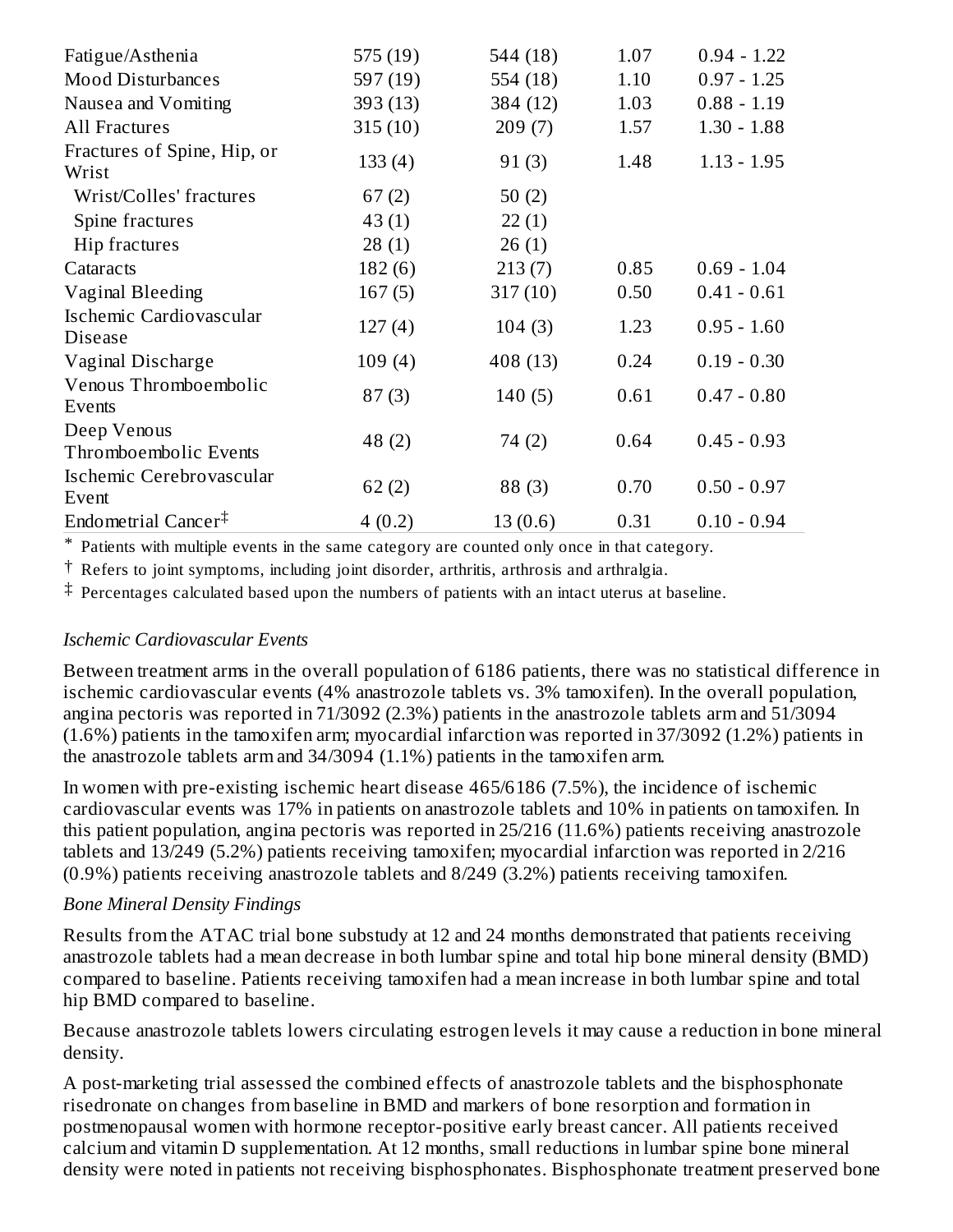density in most patients at risk of fracture.

Postmenopausal women with early breast cancer scheduled to be treated with anastrozole tablets should have their bone status managed according to treatment guidelines already available for postmenopausal women at similar risk of fragility fracture.

## *Cholesterol*

During the ATAC trial, more patients receiving anastrozole tablets were reported to have an elevated serum cholesterol compared to patients receiving tamoxifen (9% versus 3.5%, respectively).

A post-marketing trial also evaluated any potential effects of anastrozole tablets on lipid profile. In the primary analysis population for lipids (anastrozole tablets alone), there was no clinically significant change in LDL-C from baseline to 12 months and HDL-C from baseline to 12 months.

In secondary population for lipids (anastrozole tablets+risedronate), there also was no clinically significant change in LDL-C and HDL-C from baseline to 12 months.

In both populations for lipids, there was no clinically significant difference in total cholesterol (TC) or serum triglycerides (TG) at 12 months compared with baseline.

In this trial, treatment for 12 months with anastrozole tablets alone had a neutral effect on lipid profile. Combination treatment with anastrozole tablets and risedronate also had a neutral effect on lipid profile.

The trial provides evidence that postmenopausal women with early breast cancer scheduled to be treated with anastrozole tablets should be managed using the current National Cholesterol Education Program guidelines for cardiovascular risk-based management of individual patients with LDL elevations.

## *Other Adverse Reactions*

Patients receiving anastrozole tablets had an increase in joint disorders (including arthritis, arthrosis and arthralgia) compared with patients receiving tamoxifen. Patients receiving anastrozole tablets had an increase in the incidence of all fractures (specifically fractures of spine, hip and wrist) [315 (10%)] compared with patients receiving tamoxifen [209 (7%)].

Patients receiving anastrozole tablets had a higher incidence of carpal tunnel syndrome [78 (2.5%)] compared with patients receiving tamoxifen [22 (0.7%)].

Vaginal bleeding occurred more frequently in the tamoxifen-treated patients versus the anastrozole tablets-treated patients 317 (10%) versus 167 (5%), respectively.

Patients receiving anastrozole tablets had a lower incidence of hot flashes, vaginal bleeding, vaginal discharge, endometrial cancer, venous thromboembolic events and ischemic cerebrovascular events compared with patients receiving tamoxifen.

## *10-year median follow-up Safety Results from the ATAC Trial*

Results are consistent with the previous analyses.

Serious adverse reactions were similar between anastrozole tablets (50%) and tamoxifen (51%).

- Cardiovascular events were consistent with the known safety profiles of anastrozole tablets and tamoxifen.
- The cumulative incidences of all first fractures (both serious and non-serious, occurring either during or after treatment) was higher in the anastrozole tablets group (15%) compared to the tamoxifen group (11%). This increased first fracture rate during treatment did not continue in the post-treatment follow-up period.
- The cumulative incidence of new primary cancers was similar in the anastrozole tablets group (13.7%) compared to the tamoxifen group (13.9%). Consistent with the previous analyses, endometrial cancer was higher in the tamoxifen group (0.8%) compared to the anastrozole tablets group (0.2%).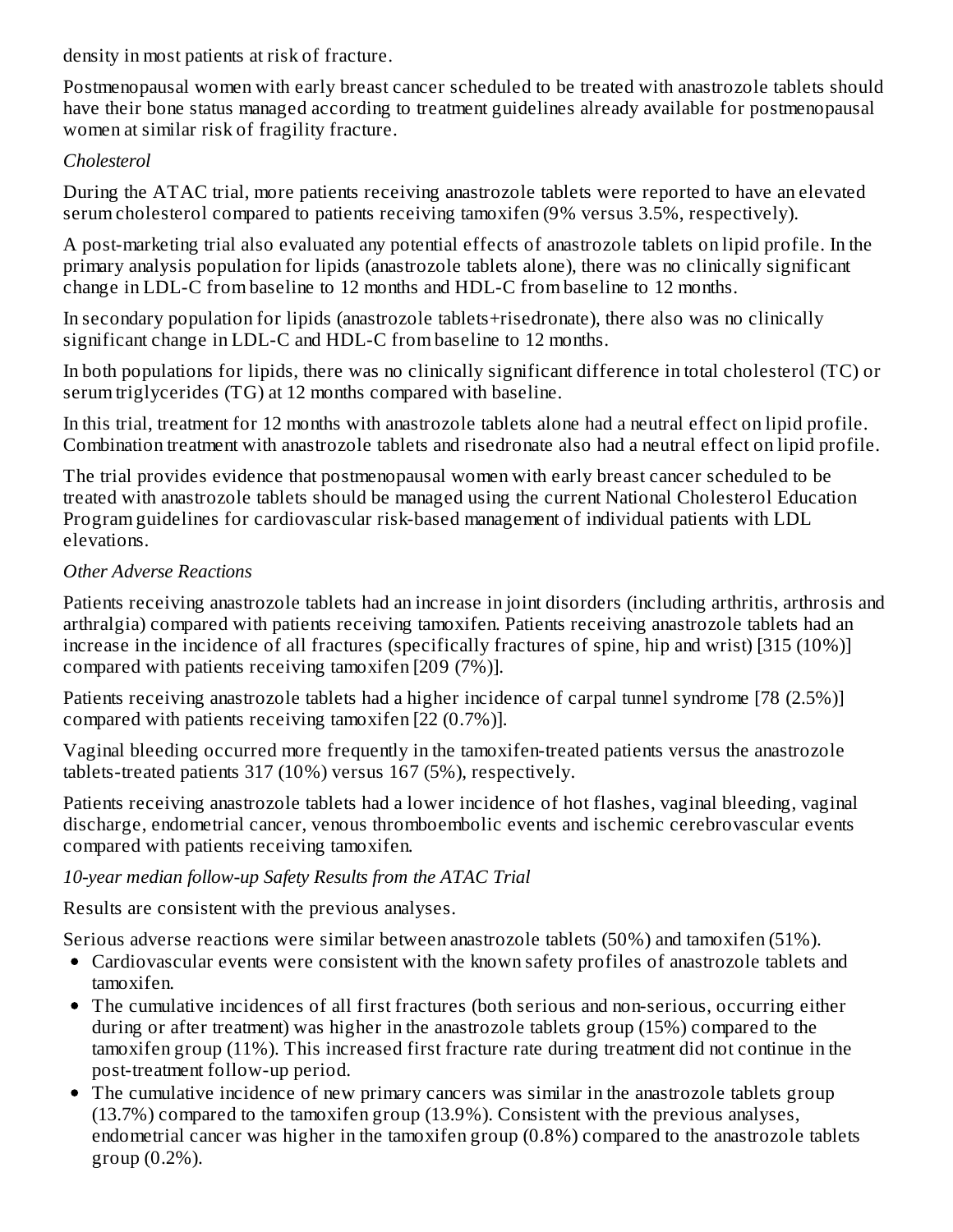• The overall number of deaths (during or off-trial treatment) was similar between the treatment groups. There were more deaths related to breast cancer in the tamoxifen than in the anastrozole tablets treatment group.

## **First-Line Therapy**

Adverse reactions occurring with an incidence of at least 5% in either treatment group of trials 0030 and 0027 during or within 2 weeks of the end of treatment are shown in Table 3.

| <b>Body system</b>               | Number (%) of subjects                  |                   |  |  |
|----------------------------------|-----------------------------------------|-------------------|--|--|
| <b>Adverse Reaction*</b>         | <b>Anastrozole tablets</b><br>$(N=506)$ | Tamoxifen (N=511) |  |  |
| Whole body                       |                                         |                   |  |  |
| Asthenia                         | 83 (16)                                 | 81(16)            |  |  |
| Pain                             | 70 (14)                                 | 73 (14)           |  |  |
| Back pain                        | 60(12)                                  | 68 (13)           |  |  |
| Headache                         | 47(9)                                   | 40(8)             |  |  |
| Abdominal pain                   | 40(8)                                   | 38(7)             |  |  |
| Chest pain                       | 37(7)                                   | 37(7)             |  |  |
| Flu syndrome                     | 35(7)                                   | 30(6)             |  |  |
| Pelvic pain                      | 23(5)                                   | 30(6)             |  |  |
| Cardiovas cular                  |                                         |                   |  |  |
| Vasodilation                     | 128 (25)                                | 106 (21)          |  |  |
| Hypertension                     | 25(5)                                   | 36(7)             |  |  |
| <b>Diges tive</b>                |                                         |                   |  |  |
| Nausea                           | 94 (19)                                 | 106 (21)          |  |  |
| Constipation                     | 47(9)                                   | 66 (13)           |  |  |
| Diarrhea                         | 40(8)                                   | 33(6)             |  |  |
| Vomiting                         | 38(8)                                   | 36(7)             |  |  |
| Anorexia                         | 26(5)                                   | 46 (9)            |  |  |
| <b>Metabolic and Nutritional</b> |                                         |                   |  |  |
| Peripheral edema                 | 51(10)                                  | 41(8)             |  |  |
| Mus culos keletal                |                                         |                   |  |  |
| Bone pain                        | 54 $(11)$                               | 52(10)            |  |  |
| <b>Nervous</b>                   |                                         |                   |  |  |
| <b>Dizziness</b>                 | 30(6)                                   | 22(4)             |  |  |
| Insomnia                         | 30(6)                                   | 38(7)             |  |  |
| Depression                       | 23(5)                                   | 32(6)             |  |  |
| Hypertonia                       | 16(3)                                   | 26(5)             |  |  |
| <b>Respiratory</b>               |                                         |                   |  |  |
| Cough increased                  | 55(11)                                  | 52(10)            |  |  |
| <b>Dyspnea</b>                   | 51(10)                                  | 47(9)             |  |  |
| Pharyngitis                      | 49 (10)                                 | 68 (13)           |  |  |
| <b>Skin and appendages</b>       |                                         |                   |  |  |
| Rash                             | 38(8)                                   | 34(8)             |  |  |
| <b>Urogenital</b>                |                                         |                   |  |  |
| Leukorrhea                       | 9(2)                                    | 31(6)             |  |  |

#### **Table 3 – Advers e Reactions Occurring with an Incidence of at Least 5% in Trials 0030 and 0027**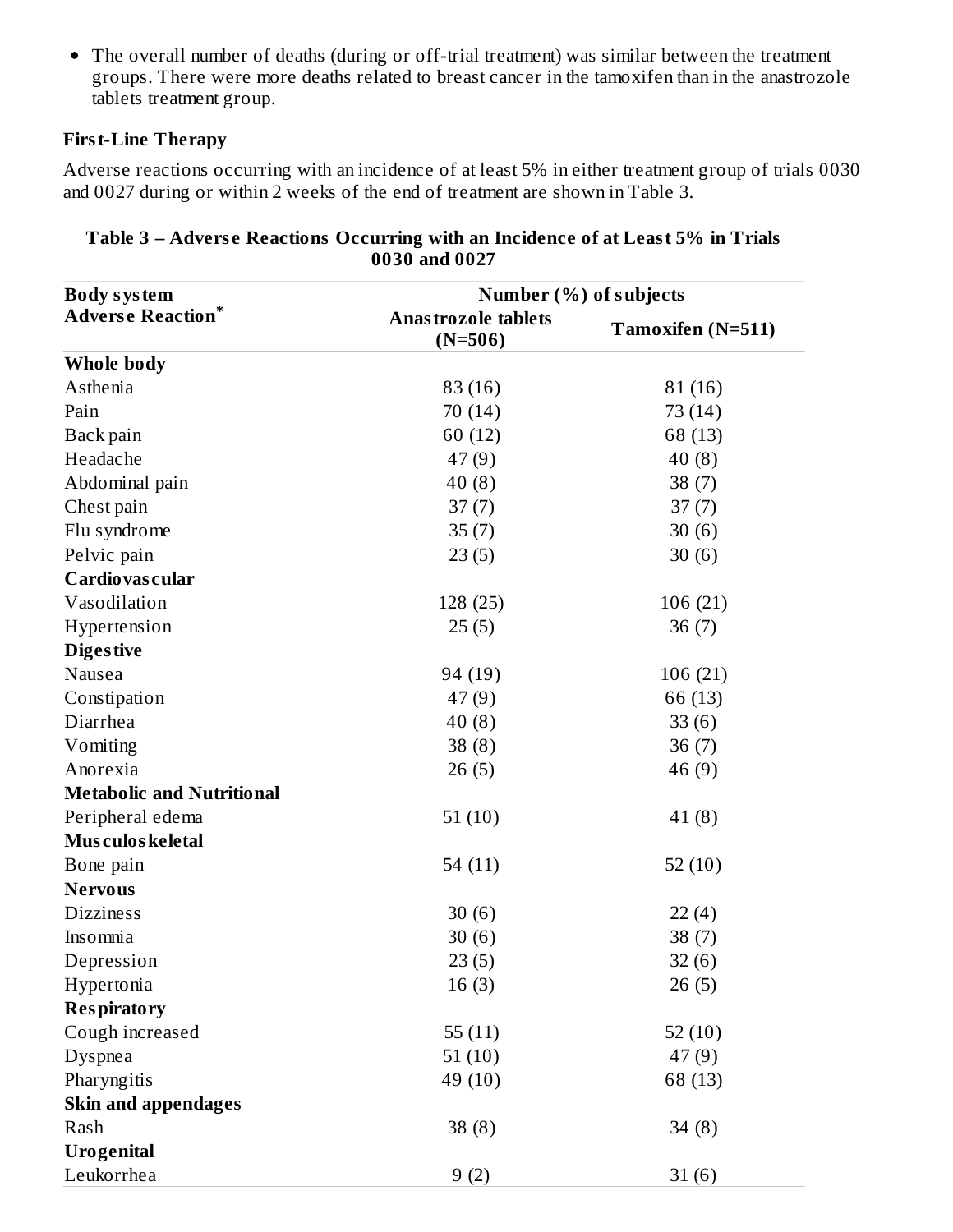\* A patient may have had more than 1 adverse event.

Less frequent adverse experiences reported in patients receiving anastrozole tablets 1 mg in either Trial 0030 or Trial 0027 were similar to those reported for second-line therapy.

Based on results from second-line therapy and the established safety profile of tamoxifen, the incidences of 9 pre-specified adverse event categories potentially causally related to one or both of the therapies because of their pharmacology were statistically analyzed. No significant differences were seen between treatment groups.

|                                     | <b>Number (n) and Percentage of Patients</b>  |                                               |  |  |
|-------------------------------------|-----------------------------------------------|-----------------------------------------------|--|--|
| <b>Adverse Reaction*</b>            | Anastrozole tablets 1 mg<br>$(N=506)$<br>n(%) | <b>NOLVADEX 20 mg</b><br>$(N=511)$<br>$n(\%)$ |  |  |
| Depression                          | 23(5)                                         | 32(6)                                         |  |  |
| Tumor Flare                         | 15(3)                                         | 18(4)                                         |  |  |
| Thromboembolic Disease <sup>†</sup> | 18(4)                                         | 33(6)                                         |  |  |
| $V$ enous <sup>†</sup>              | 5                                             | 15                                            |  |  |
| Coronary and Cerebral <sup>‡</sup>  | 13                                            | 19                                            |  |  |
| Gastrointestinal Disturbance        | 170 (34)                                      | 196 (38)                                      |  |  |
| <b>Hot Flushes</b>                  | 134 (26)                                      | 118 (23)                                      |  |  |
| Vaginal Dryness                     | 9(2)                                          | 3(1)                                          |  |  |
| Lethargy                            | 6(1)                                          | 15(3)                                         |  |  |
| Vaginal Bleeding                    | 5(1)                                          | 11(2)                                         |  |  |
| Weight Gain                         | 11(2)                                         | 8(2)                                          |  |  |

#### **Table 4 – Number of Patients with Pre-specified Advers e Reactions in Trials 0030 and 0027**

\* A patient may have had more than 1 adverse reaction.

† Includes pulmonary embolus, thrombophlebitis, retinal vein thrombosis.

‡ Includes myocardial infarction, myocardial ischemia, angina pectoris, cerebrovascular accident, cerebral ischemia and cerebral infarct.

#### **Second-Line Therapy**

Anastrozole tablets were tolerated in two controlled clinical trials (i.e., Trials 0004 and 0005), with less than 3.3% of the anastrozole tablets-treated patients and 4.0% of the megestrol acetate-treated patients withdrawing due to an adverse reaction.

The principal adverse reaction more common with anastrozole tablets than megestrol acetate was diarrhea. Adverse reactions reported in greater than 5% of the patients in any of the treatment groups in these two controlled clinical trials, regardless of causality, are presented below:

|                          |                 | Anastrozole tablets 1 Anastrozole tablets 10 | <b>Megestrol Acetate</b> |
|--------------------------|-----------------|----------------------------------------------|--------------------------|
| <b>Adverse Reaction*</b> | mg<br>$(N=262)$ | mg<br>$(N=246)$                              | $160$ mg<br>$(N=253)$    |
|                          | n(%)            | n(%)                                         | $n$ (%)                  |
| Asthenia                 | 42(16)          | 33(13)                                       | 47(19)                   |
| Nausea                   | 41(16)          | 48 (20)                                      | 28(11)                   |
| Headache                 | 34(13)          | 44 (18)                                      | 24(9)                    |

#### **Table 5 – Number (n) and Percentage of Patients with Advers e Reactions in Trials 0004 and 0005**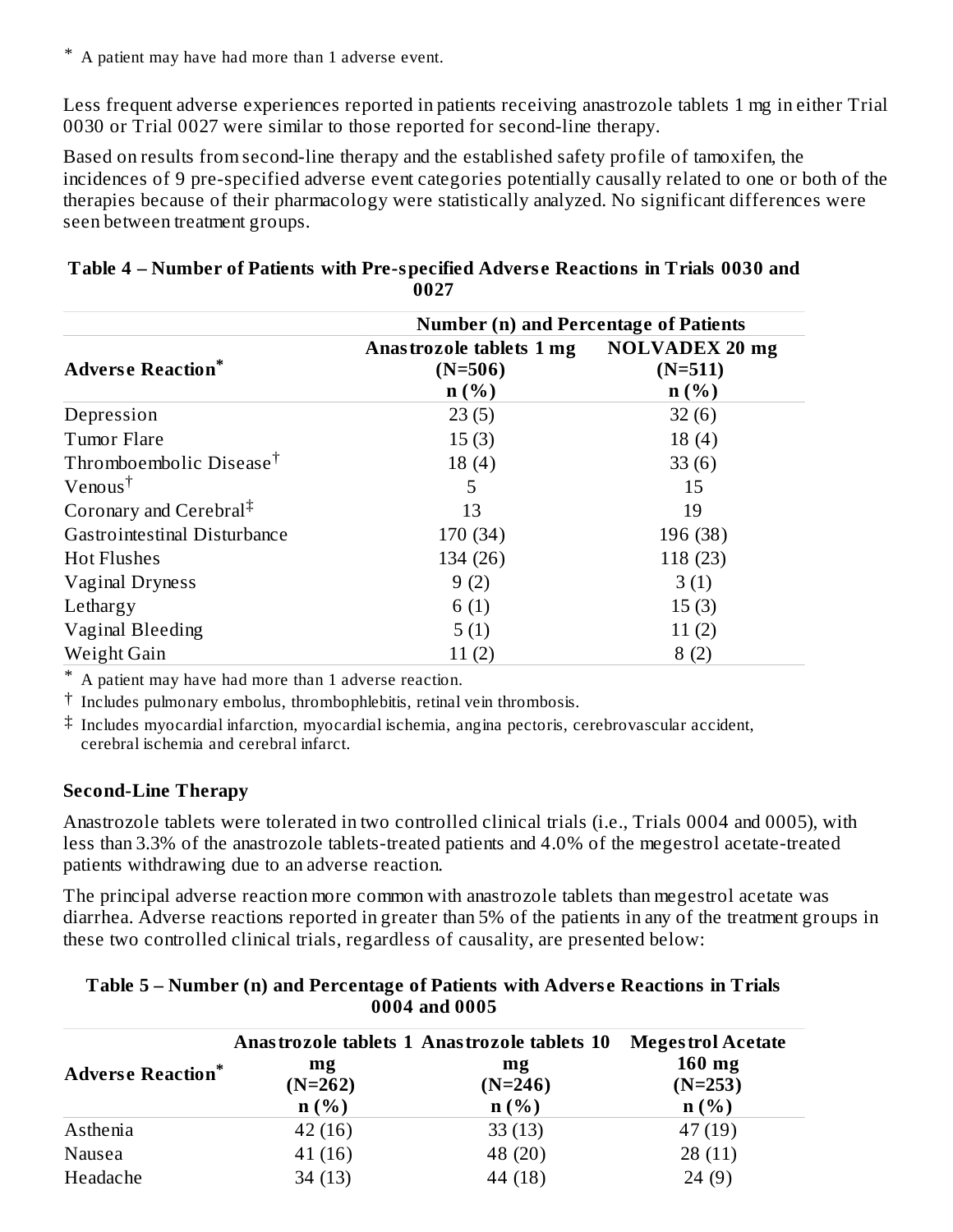| <b>Hot Flashes</b>        | 32(12)  | 29(11)  | 21(8)     |
|---------------------------|---------|---------|-----------|
| Pain                      | 28 (11) | 38 (15) | 29(11)    |
| <b>Back Pain</b>          | 28(11)  | 26(11)  | 19(8)     |
| Dyspnea                   | 24(9)   | 27(11)  | 53 $(21)$ |
| Vomiting                  | 24(9)   | 26(11)  | 16(6)     |
| Cough Increased           | 22(8)   | 18(7)   | 19(8)     |
| Diarrhea                  | 22(8)   | 18(7)   | 7(3)      |
| Constipation              | 18(7)   | 18(7)   | 21(8)     |
| Abdominal Pain            | 18(7)   | 14(6)   | 18(7)     |
| Anorexia                  | 18(7)   | 19(8)   | 11(4)     |
| <b>Bone Pain</b>          | 17(6)   | 26 (12) | 19(8)     |
| Pharyngitis               | 16(6)   | 23(9)   | 15(6)     |
| <b>Dizziness</b>          | 16(6)   | 12(5)   | 15(6)     |
| Rash                      | 15(6)   | 15(6)   | 19(8)     |
| Dry Mouth                 | 15(6)   | 11(4)   | 13(5)     |
| Peripheral Edema          | 14(5)   | 21(9)   | 28(11)    |
| Pelvic Pain               | 14(5)   | 17(7)   | 13(5)     |
| Depression                | 14(5)   | 6(2)    | 5(2)      |
| <b>Chest Pain</b>         | 13(5)   | 18(7)   | 13(5)     |
| Paresthesia               | 12(5)   | 15(6)   | 9(4)      |
| Vaginal                   | 6(2)    | 4(2)    | 13(5)     |
| Hemorrhage                |         |         |           |
| Weight Gain               | 4(2)    | 9(4)    | 30(12)    |
| Sweating                  | 4(2)    | 3(1)    | 16(6)     |
| <b>Increased Appetite</b> | 0(0)    | 1(0)    | 13(5)     |

\* A patient may have had more than one adverse reaction.

Other less frequent (2% to 5%) adverse reactions reported in patients receiving anastrozole tablets 1 mg in either Trial 0004 or Trial 0005 are listed below. These adverse experiences are listed by body system and are in order of decreasing frequency within each body system regardless of assessed causality.

**Body as a Whole**: Flu syndrome; fever; neck pain; malaise; accidental injury; infection

**Cardiovas cular:** Hypertension; thrombophlebitis

**Hepatic:** Gamma GT increased; SGOT increased; SGPT increased

**Hematologic:** Anemia; leukopenia

**Metabolic and Nutritional:** Alkaline phosphatase increased; weight loss

Mean serum total cholesterol levels increased by 0.5 mmol/L among patients receiving anastrozole tablets. Increases in LDL cholesterol have been shown to contribute to these changes.

**Mus culoskeletal:** Myalgia; arthralgia; pathological fracture

**Nervous:** Somnolence; confusion; insomnia; anxiety; nervousness

**Respiratory:** Sinusitis; bronchitis; rhinitis

**Skin and Appendages:** Hair thinning (alopecia); pruritus

**Urogenital:** Urinary tract infection; breast pain

The incidences of the following adverse reaction groups potentially causally related to one or both of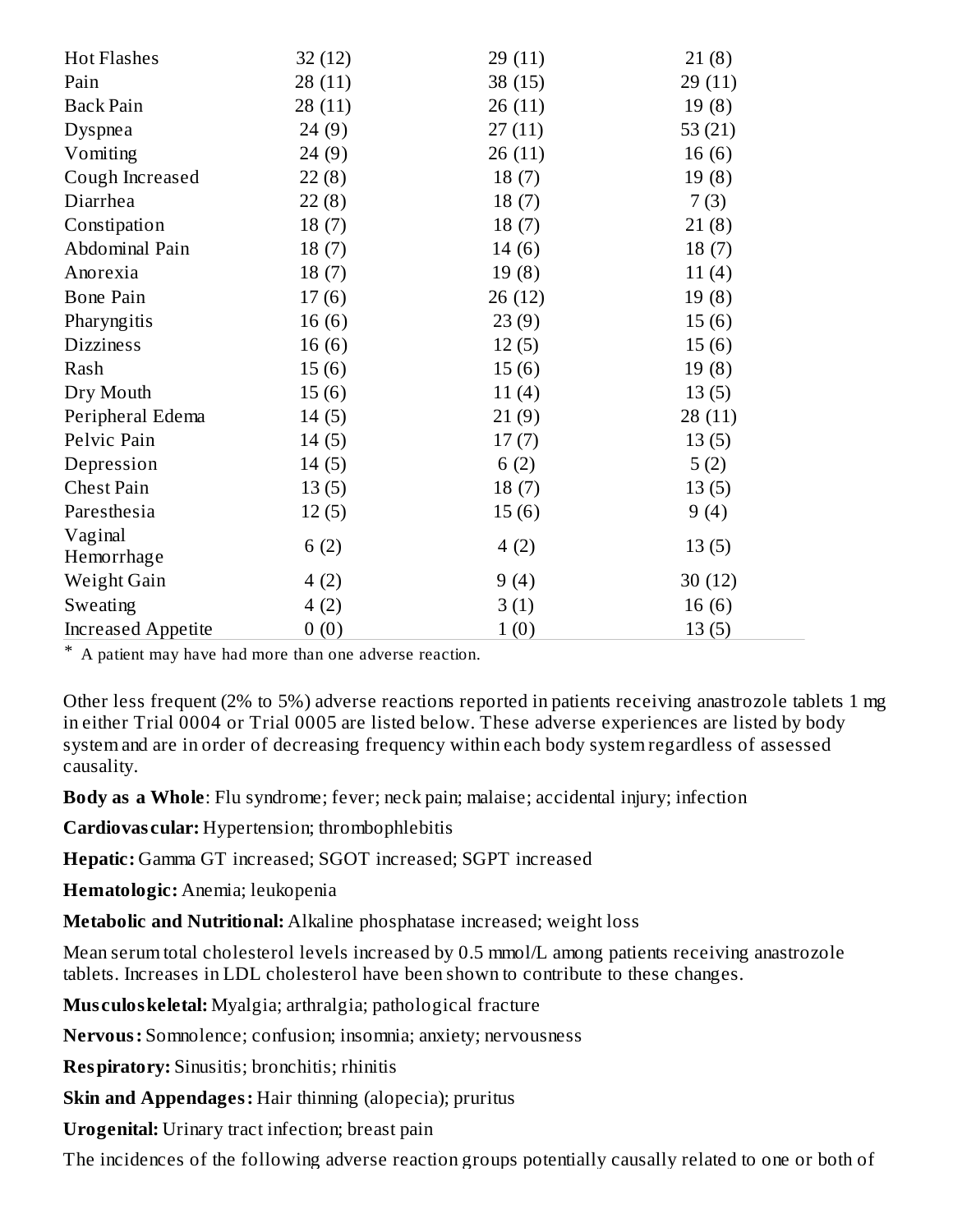the therapies because of their pharmacology, were statistically analyzed: weight gain, edema, thromboembolic disease, gastrointestinal disturbance, hot flushes, and vaginal dryness. These six groups, and the adverse reactions captured in the groups, were prospectively defined. The results are shown in the table below.

|                               | $1 \,\mathrm{mg}$<br>$(N=262)$ | Anastrozole tablets Anastrozole tablets Megestrol Acetate<br>$10 \text{ mg}$<br>$(N=246)$ | $160$ mg<br>$(N=253)$ |
|-------------------------------|--------------------------------|-------------------------------------------------------------------------------------------|-----------------------|
| <b>Adverse Reaction Group</b> | n(%)                           | $n(\%)$                                                                                   | n(%)                  |
| Gastrointestinal Disturbance  | 77 (29)                        | 81 (33)                                                                                   | 54 $(21)$             |
| <b>Hot Flushes</b>            | 33(13)                         | 29(12)                                                                                    | 35(14)                |
| Edema                         | 19(7)                          | 28(11)                                                                                    | 35(14)                |
| Thromboembolic Disease        | 9(3)                           | 4(2)                                                                                      | 12(5)                 |
| Vaginal Dryness               | 5(2)                           | 3(1)                                                                                      | 2(1)                  |
| Weight Gain                   | 4(2)                           | 10(4)                                                                                     | 30(12)                |

#### **Table 6 – Number (n) and Percentage of Patients with Pre-specified Advers e Reactions in Trials 0004 and 0005**

## **6.2 Post-Marketing Experience**

These adverse reactions are reported voluntarily from a population of uncertain size. Therefore, it is not always possible to estimate reliably their frequency or establish a causal relationship to drug exposure. The following have been reported in post-approval use of anastrozole tablets:

- Hepatobiliary events including increases in alkaline phosphatase, alanine aminotransferase, aspartate aminotransferase, gamma-GT, and bilirubin; hepatitis
- Rash including cases of mucocutaneous disorders such as erythema multiforme and Stevens-Johnson syndrome
- Cases of allergic reactions including angioedema, urticaria and anaphylaxis *[see Contraindications (4)]*
- Myalgia, trigger finger and hypercalcemia (with or without an increase in parathyroid hormone)

## **7 DRUG INTERACTIONS**

## **7.1 Tamoxifen**

Co-administration of anastrozole and tamoxifen in breast cancer patients reduced anastrozole plasma concentration by 27%. However, the co-administration of anastrozole and tamoxifen did not affect the pharmacokinetics of tamoxifen or N-desmethyltamoxifen. At a median follow-up of 33 months, the combination of anastrozole tablets and tamoxifen did not demonstrate any efficacy benefit when compared with tamoxifen in all patients as well as in the hormone receptor-positive subpopulation. This treatment arm was discontinued from the trial *[see Clinical Studies (14.1)].* Based on clinical and pharmacokinetic results from the ATAC trial, tamoxifen should not be administered with anastrozole.

## **7.2 Estrogen**

Estrogen-containing therapies should not be used with anastrozole tablets as they may diminish its pharmacological action.

# **7.3 Warfarin**

In a study conducted in 16 male volunteers, anastrozole did not alter the exposure (as measured by  $\mathsf{C}_{\max}$ and AUC) and anticoagulant activity (as measured by prothrombin time, activated partial thromboplastin time, and thrombin time) of both R- and S-warfarin.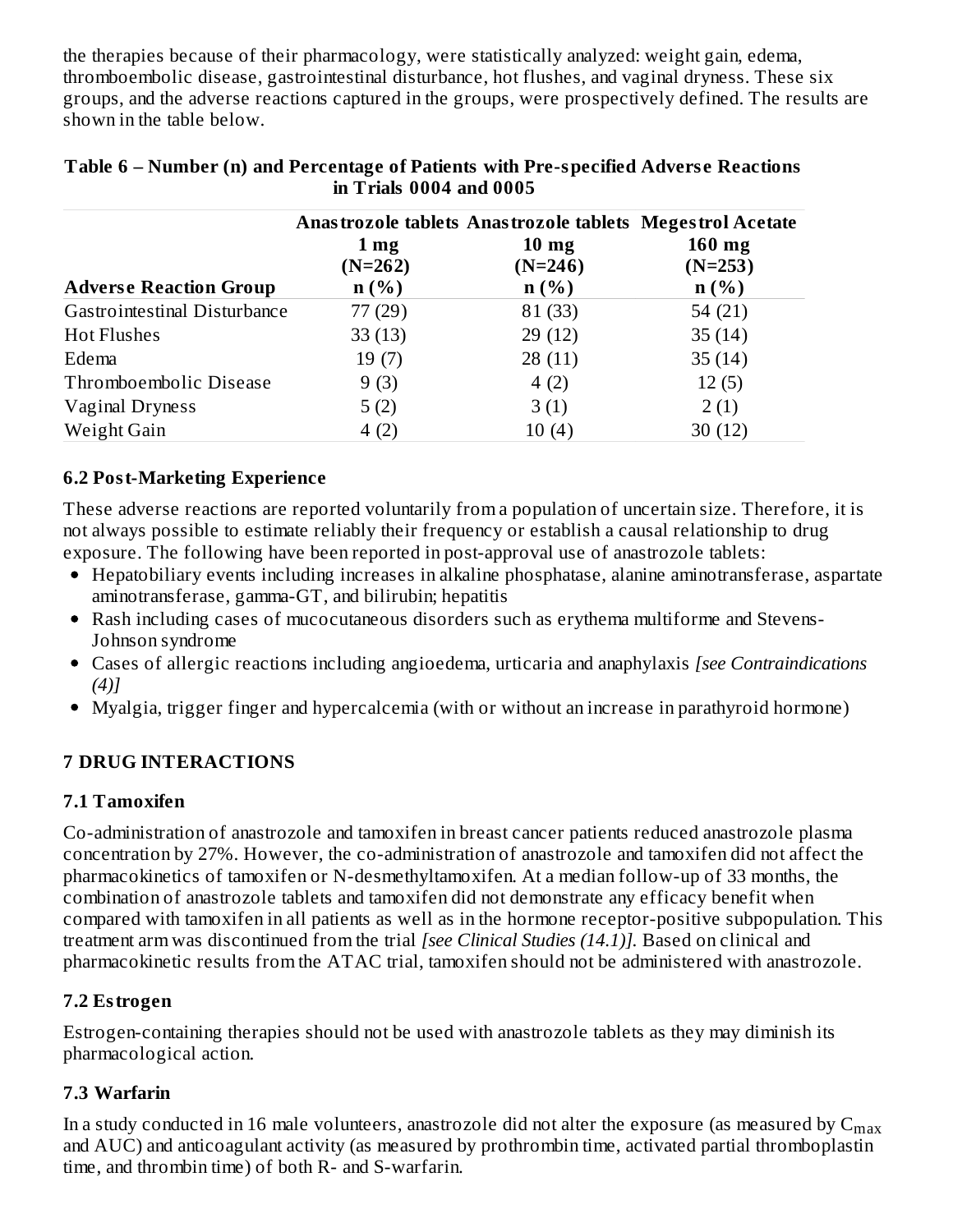#### **7.4 Cytochrome P450**

Based on *in vitro* and *in vivo* results, it is unlikely that co-administration of anastrozole tablets 1 mg will affect other drugs as a result of inhibition of cytochrome P450 *[see Clinical Pharmacology (12.3)].*

# **8 USE IN SPECIFIC POPULATIONS**

# **8.1 Pregnancy**

## Risk Summary

Based on findings from animal studies and its mechanism of action, anastrozole tablets may cause fetal harm when administered to a pregnant woman *[see Clinical Pharmacology (12.1)]*. There are no studies of anastrozole tablets use in pregnant women. Anastrozole caused embryo-fetal toxicities in rats at maternal exposure that were 9 times the human clinical exposure, based on area under the curve (AUC). In rabbits, anastrozole caused pregnancy failure at doses equal to or greater than 16 times the recommended human dose on a mg/m<sup>2</sup> basis. Advise pregnant women and females of reproductive potential of the potential risk to a fetus.

The background risk of major birth defects and miscarriage for the indicated population is unknown. In the U.S. general population, the estimated background risk of major birth defects and miscarriage in clinically recognized pregnancies is 2% to 4% and 15% to 20%, respectively.

Data

## *Animal Data*

In animal reproduction studies, pregnant rats and rabbits received anastrozole during organogenesis at doses equal to or greater than 0.1 and 0.02 mg/kg/day, respectively, (about 1 and 1/3 the recommended human dose on a mg/m<sup>2</sup> basis, respectively). In both species, anastrozole crossed the placenta, and there was increased pregnancy loss (increased pre- and/ or post-implantation loss, increased resorption, and decreased numbers of live fetuses). In rats, these effects were dose related, and placental weights were significantly increased at doses equal to or greater than 0.1 mg/kg/day. Fetotoxicity, including delayed fetal development (i.e., incomplete ossification and depressed fetal body weights), occurred in rats at anastrozole doses of 1 mg/kg/day that produced peak plasma levels 19 times higher than serum levels in humans at the therapeutic dose  $(AUC_{0\text{-}24hr}$  9 times higher). In rabbits, anastrozole caused pregnancy failure at doses equal to or greater than 1.0 mg/kg/day (about 16 times the recommended human dose on a mg/m<sup>2</sup> basis).

## **8.2 Lactation**

## Risk Summary

There are no data on the presence of anastrozole or its metabolites in human milk, or its effects on the breast-fed child or on milk production. Because many drugs are excreted in human milk and because of the tumorigenicity shown for anastrozole in animal studies, or the potential for serious adverse reactions in the breast-fed child from anastrozole tablets, advise lactating women not to breastfeed during treatment with anastrozole tablets and for 2 weeks after the last dose.

# **8.3 Females and Males of Reproductive Potential**

## Pregnancy Testing

Verify the pregnancy status of females of reproductive potential prior to initiation of anastrozole tablets.

Contraception

*Females*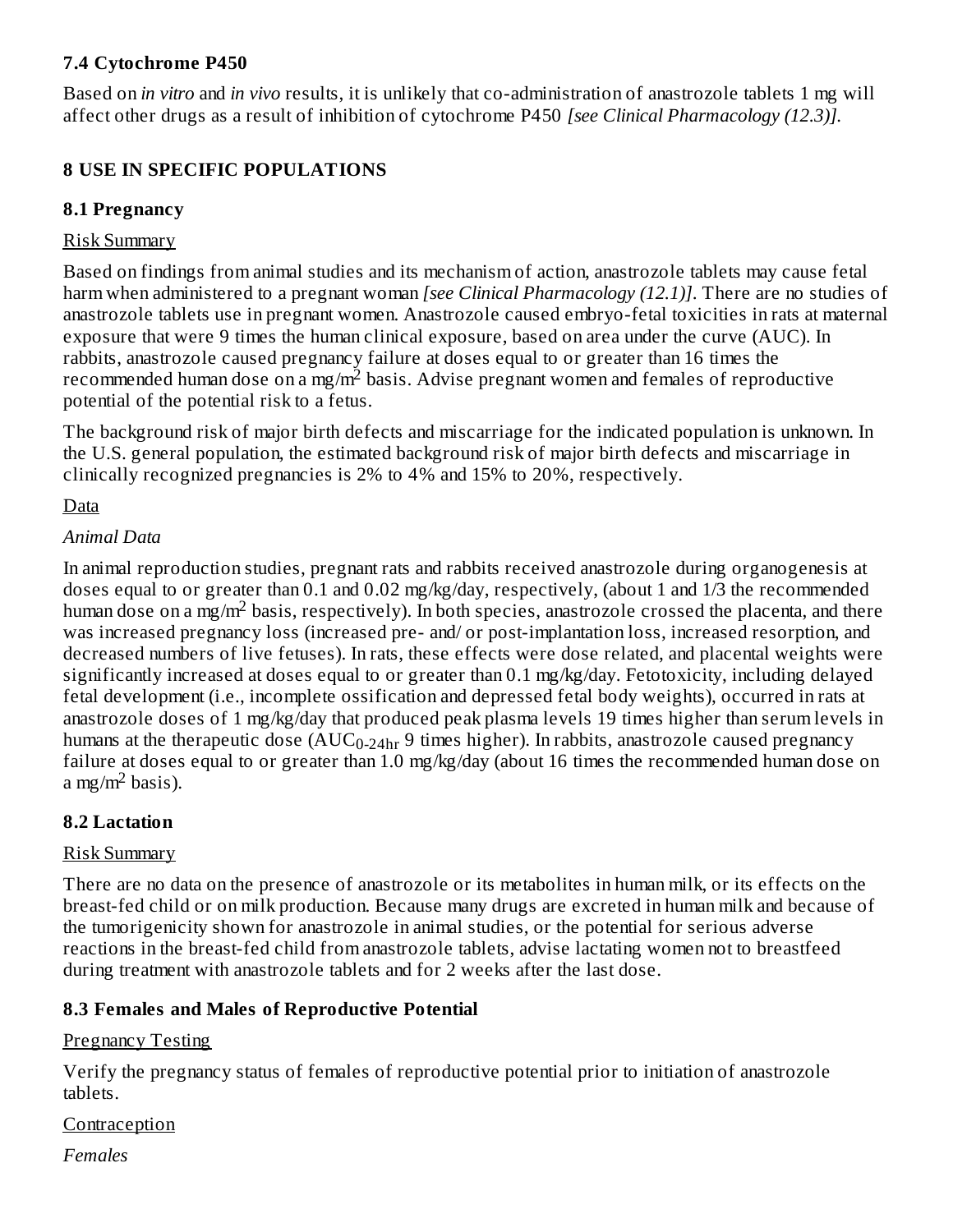Based on animal studies, anastrozole tablets can cause fetal harm when administered to a pregnant woman *[see Use in Specific Populations (8.1)]*. Advise females of reproductive potential to use effective contraception during treatment with anastrozole tablets and for at least 3 weeks after the last dose.

## **Infertility**

# *Females*

Based on studies in female animals, anastrozole tablets may impair fertility in females of reproductive potential *[see Nonclinical Toxicology (13.1)]*.

# **8.4 Pediatric Us e**

Clinical studies in pediatric patients included a placebo-controlled trial in pubertal boys of adolescent age with gynecomastia and a single-arm trial in girls with McCune-Albright Syndrome and progressive precocious puberty. The efficacy of anastrozole tablets in the treatment of pubertal gynecomastia in adolescent boys and in the treatment of precocious puberty in girls with McCune-Albright Syndrome has not been demonstrated.

# **Gynecomastia Study**

A randomized, double-blind, placebo-controlled, multi-center study enrolled 80 boys with pubertal gynecomastia aged 11 to 18 years. Patients were randomized to a daily regimen of either anastrozole tablets 1 mg or placebo. After 6 months of treatment there was no statistically significant difference in the percentage of patients who experienced a  $\geq$ 50% reduction in gynecomastia (primary efficacy analysis). Secondary efficacy analyses (absolute change in breast volume, the percentage of patients who had any reduction in the calculated volume of gynecomastia, breast pain resolution) were consistent with the primary efficacy analysis. Serum estradiol concentrations at Month 6 of treatment were reduced by 15.4% in the anastrozole tablets group and 4.5% in the placebo group.

Adverse reactions that were assessed as treatment-related by the investigators occurred in 16.3% of the anastrozole tablets-treated patients and 8.1% of the placebo-treated patients with the most frequent being acne (7% anastrozole tablets and 2.7% placebo) and headache (7% anastrozole tablets and 0% placebo); all other adverse reactions showed small differences between treatment groups. One patient treated with anastrozole tablets discontinued the trial because of testicular enlargement. The mean baselinesubtracted change in testicular volume after 6 months of treatment was  $+6.6 \pm 7.9 \text{ cm}^3$  in the anastrozole tablets-treated patients and  $+ 5.2 \pm 8.0 \text{ cm}^3$  in the placebo group.

# **McCune-Albright Syndrome Study**

A multi-center, single-arm, open-label study was conducted in 28 girls with McCune-Albright Syndrome and progressive precocious puberty aged 2 to <10 years. All patients received a 1 mg daily dose of anastrozole tablets. The trial duration was 12 months. Patients were enrolled on the basis of a diagnosis of typical (27/28) or atypical (1/27) McCune-Albright Syndrome, precocious puberty, history of vaginal bleeding, and/or advanced bone age. Patients' baseline characteristics included the following: a mean chronological age of 5.9  $\pm$  2.0 years, a mean bone age of 8.6  $\pm$  2.6 years, a mean growth rate of 7.9  $\pm$  2.9 cm/year and a mean Tanner stage for breast of 2.7  $\pm$  0.81. Compared to pre-treatment data there were no on-treatment statistically significant reductions in the frequency of vaginal bleeding days, or in the rate of increase of bone age (defined as a ratio between the change in bone age over the change of chronological age). There were no clinically significant changes in Tanner staging, mean ovarian volume, mean uterine volume and mean predicted adult height. A small but statistically significant reduction of growth rate from 7.9  $\pm$  2.9 cm/year to 6.5  $\pm$  2.8 cm/year was observed but the absence of a control group precludes attribution of this effect to treatment or to other confounding factors such as variations in endogenous estrogen levels commonly seen in McCune-Albright Syndrome patients.

Five patients (18%) experienced adverse reactions that were considered possibly related to anastrozole tablets. These were nausea, acne, pain in an extremity, increased alanine transaminase and aspartate transaminase, and allergic dermatitis.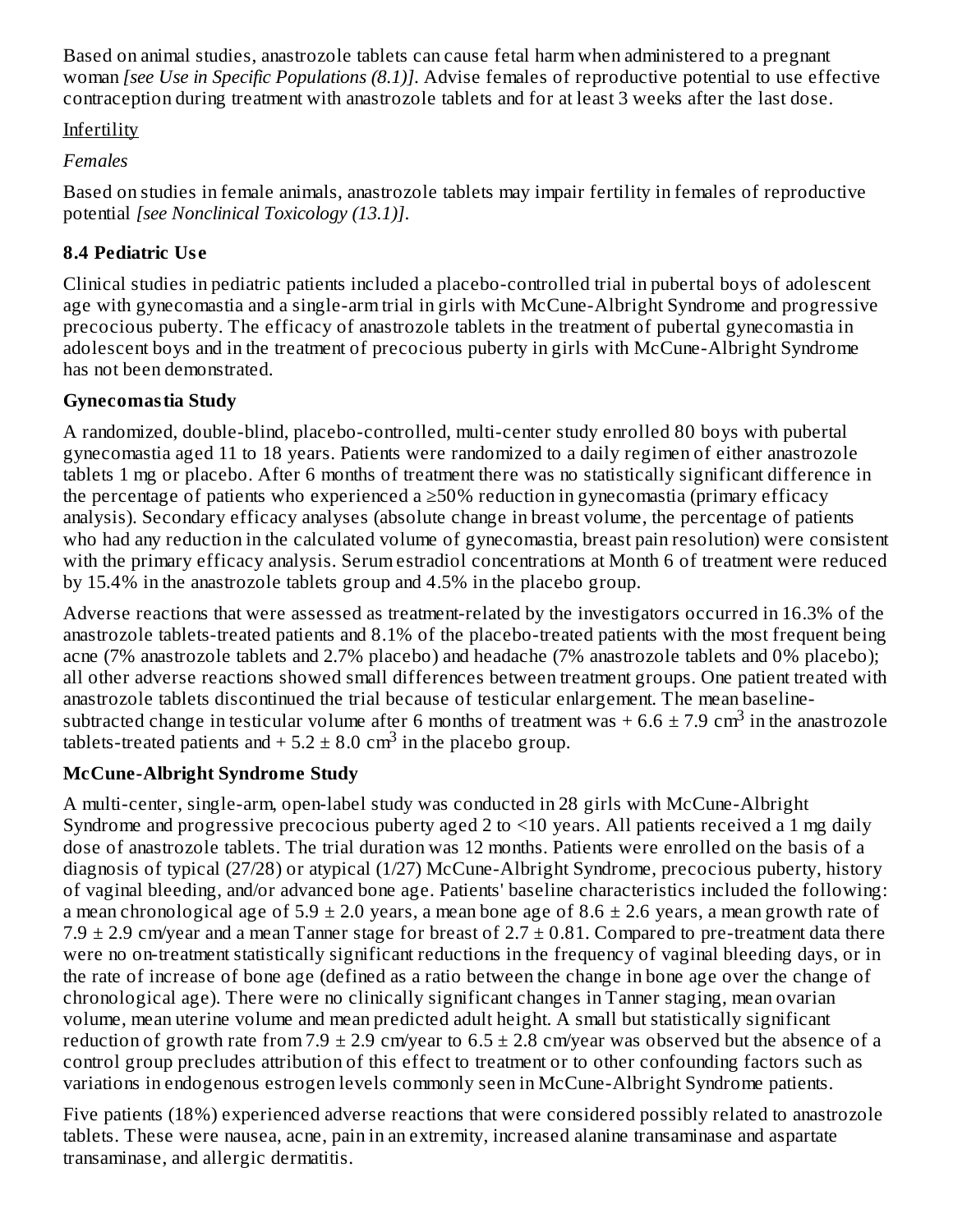#### **Pharmacokinetics in Pediatric Patients**

Following 1 mg once daily multiple administration in pediatric patients, the mean time to reach the maximum anastrozole concentration was 1 hr. The mean (range) disposition parameters of anastrozole in pediatric patients were described by a CL/F of 1.54 L/h (0.77-4.53 L/h) and V/F of 98.4 L (50.7-330.0 L). The terminal elimination half-life was 46.8 h, which was similar to that observed in postmenopausal women treated with anastrozole for breast cancer. Based on a population pharmacokinetic analysis, the pharmacokinetics of anastrozole was similar in boys with pubertal gynecomastia and girls with McCune-Albright Syndrome.

## **8.5 Geriatric Us e**

In studies 0030 and 0027, about 50% of patients were 65 or older. Patients  $\geq 65$  years of age had moderately better tumor response and time to tumor progression than patients < 65 years of age regardless of randomized treatment. In studies 0004 and 0005, 50% of patients were 65 or older. Response rates and time to progression were similar for the over 65 and younger patients.

In the ATAC study, 45% of patients were 65 years of age or older. The efficacy of anastrozole tablets compared to tamoxifen in patients who were 65 years or older (N=1413 for anastrozole tablets and N=1410 for tamoxifen, the hazard ratio for disease-free survival was 0.93 [95% CI: 0.80, 1.08]) was less than efficacy observed in patients who were less than 65 years of age (N=1712 for anastrozole tablets and N=1706 for tamoxifen, the hazard ratio for disease-free survival was 0.79 [95% CI: 0.67, 0.94]).

The pharmacokinetics of anastrozole are not affected by age.

## **8.6 Renal Impairment**

Since only about 10% of anastrozole is excreted unchanged in the urine, the renal impairment does not influence the total body clearance. Dosage adjustment in patients with renal impairment is not necessary *[see Dosage and Administration (2.1) and Clinical Pharmacology (12.3)].*

## **8.7 Hepatic Impairment**

The plasma anastrozole concentrations in the subjects with hepatic cirrhosis were within the range of concentrations seen in normal subjects across all clinical trials. Therefore, dosage adjustment is also not necessary in patients with stable hepatic cirrhosis. Anastrozole tablets have not been studied in patients with severe hepatic impairment *[see Dosage and Administration (2.2) and Clinical Pharmacology (12.3)].*

# **10 OVERDOSAGE**

Clinical trials have been conducted with anastrozole tablets, up to 60 mg in a single dose given to healthy male volunteers and up to 10 mg daily given to postmenopausal women with advanced breast cancer; these dosages were tolerated. A single dose of anastrozole tablets that results in lifethreatening symptoms has not been established. There is no specific antidote to overdosage and treatment must be symptomatic. In the management of an overdose, consider that multiple agents may have been taken. Vomiting may be induced if the patient is alert. Dialysis may be helpful because anastrozole tablets are not highly protein bound. General supportive care, including frequent monitoring of vital signs and close observation of the patient, is indicated.

## **11 DESCRIPTION**

Anastrozole tablets for oral administration contain 1 mg of anastrozole, a non-steroidal aromatase inhibitor. It is chemically described as 1,3-Benzenediacetonitrile, a, a, a', a'-tetramethyl-5-(1H-1,2,4 triazol-1-ylmethyl). Its molecular formula is  $C_{17}H_{19}N_5$  and its structural formula is: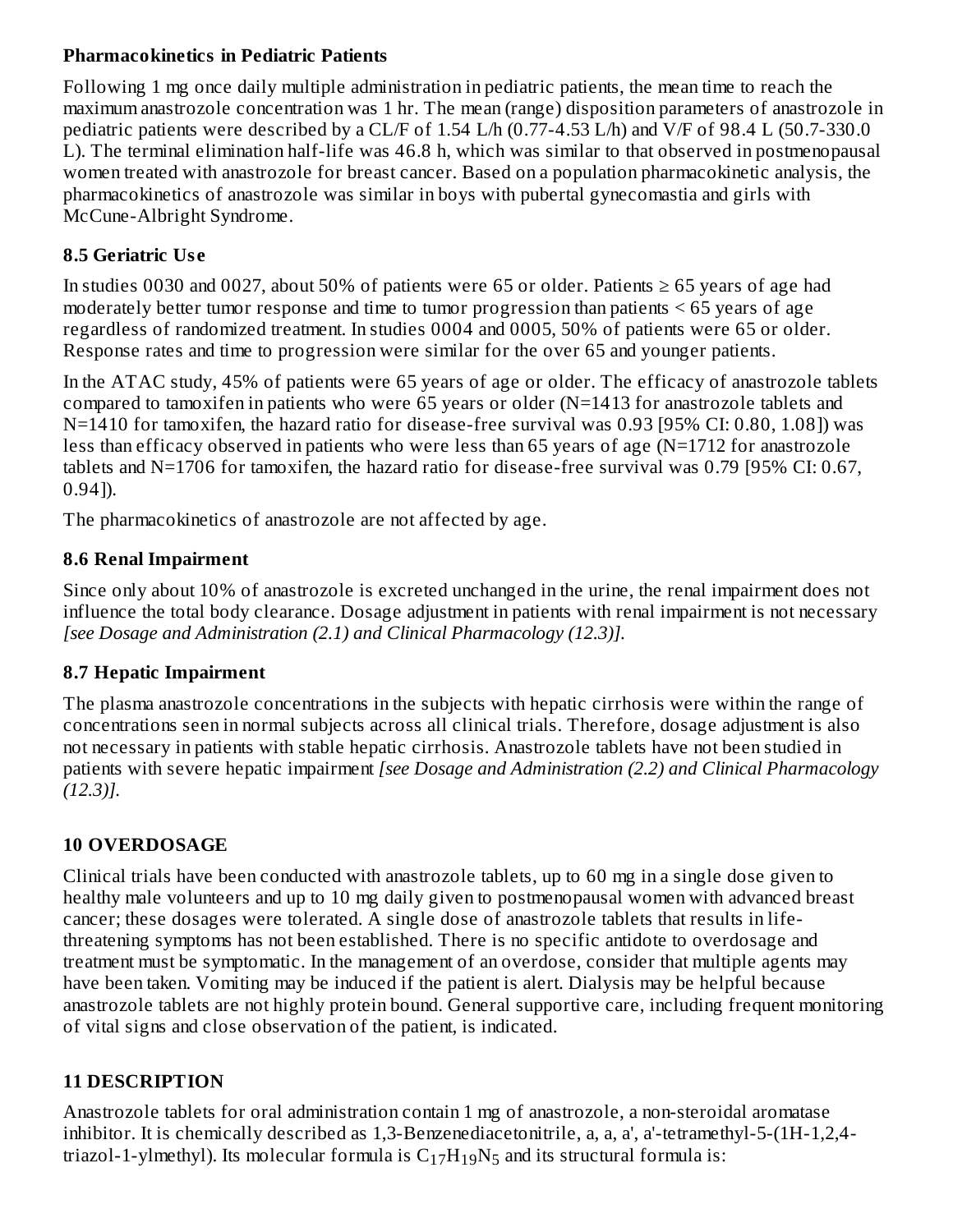

Anastrozole is an off-white powder with a molecular weight of 293.4. Anastrozole has moderate aqueous solubility (0.5 mg/mL at 25°C); solubility is independent of pH in the physiological range. Anastrozole is freely soluble in methanol, acetone, ethanol, and tetrahydrofuran, and very soluble in acetonitrile.

Each tablet contains as inactive ingredients: hypromellose, lactose monohydrate, magnesium stearate, polyethylene glycol, povidone, sodium starch glycolate and titanium dioxide.

## **12 CLINICAL PHARMACOLOGY**

#### **12.1 Mechanism of Action**

The growth of many cancers of the breast is stimulated or maintained by estrogens.

In postmenopausal women, estrogens are mainly derived from the action of the aromatase enzyme, which converts adrenal androgens (primarily androstenedione and testosterone) to estrone and estradiol. The suppression of estrogen biosynthesis in peripheral tissues and in the cancer tissue itself can therefore be achieved by specifically inhibiting the aromatase enzyme.

Anastrozole is a selective non-steroidal aromatase inhibitor. It significantly lowers serum estradiol concentrations and has no detectable effect on formation of adrenal corticosteroids or aldosterone.

#### **12.2 Pharmacodynamics**

#### *Effect on Estradiol*

Mean serum concentrations of estradiol were evaluated in multiple daily dosing trials with 0.5, 1, 3, 5, and 10 mg of anastrozole tablets in postmenopausal women with advanced breast cancer. Clinically significant suppression of serum estradiol was seen with all doses. Doses of 1 mg and higher resulted in suppression of mean serum concentrations of estradiol to the lower limit of detection (3.7 pmol/L). The recommended daily dose, anastrozole tablets 1 mg, reduced estradiol by approximately 70% within 24 hours and by approximately 80% after 14 days of daily dosing. Suppression of serum estradiol was maintained for up to 6 days after cessation of daily dosing with anastrozole tablets 1 mg.

The effect of anastrozole tablets in premenopausal women with early or advanced breast cancer has not been studied. Because aromatization of adrenal androgens is not a significant source of estradiol in premenopausal women, anastrozole tablets would not be expected to lower estradiol levels in premenopausal women.

#### *Effect on Corticosteroids*

In multiple daily dosing trials with 3, 5, and 10 mg, the selectivity of anastrozole was assessed by examining effects on corticosteroid synthesis. For all doses, anastrozole did not affect cortisol or aldosterone secretion at baseline or in response to ACTH. No glucocorticoid or mineralocorticoid replacement therapy is necessary with anastrozole.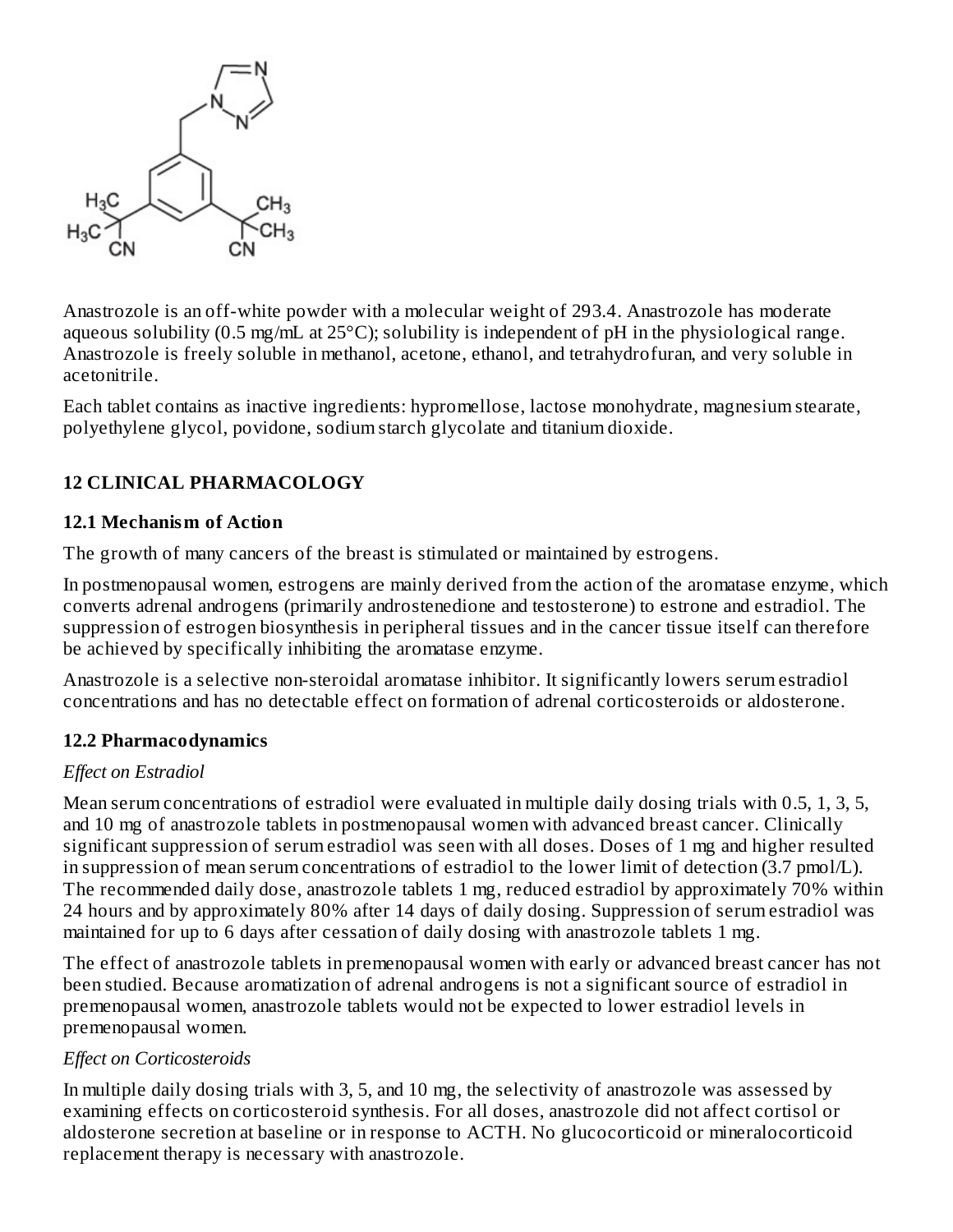## *Other Endocrine Effects*

In multiple daily dosing trials with 5 and 10 mg, thyroid stimulating hormone (TSH) was measured; there was no increase in TSH during the administration of anastrozole tablets. Anastrozole tablets does not possess direct progestogenic, androgenic, or estrogenic activity in animals, but does perturb the circulating levels of progesterone, androgens, and estrogens.

#### **12.3 Pharmacokinetics**

#### *Absorption*

Inhibition of aromatase activity is primarily due to anastrozole, the parent drug. Absorption of anastrozole is rapid and maximum plasma concentrations typically occur within 2 hours of dosing under fasted conditions. Studies with radiolabeled drug have demonstrated that orally administered anastrozole is well absorbed into the systemic circulation. Food reduces the rate but not the overall extent of anastrozole absorption. The mean  $\mathsf{C}_{\max}$  of anastrozole decreased by 16% and the median  $\mathsf{T}_{\max}$  was delayed from 2 to 5 hours when anastrozole was administered 30 minutes after food. The pharmacokinetics of anastrozole are linear over the dose range of 1 to 20 mg, and do not change with repeated dosing. The pharmacokinetics of anastrozole were similar in patients and healthy volunteers.

#### *Distribution*

Steady-state plasma levels are approximately 3- to 4-fold higher than levels observed after a single dose of anastrozole tablets. Plasma concentrations approach steady-state levels at about 7 days of once daily dosing. Anastrozole is 40% bound to plasma proteins in the therapeutic range.

#### *Metabolism*

Metabolism of anastrozole occurs by N-dealkylation, hydroxylation and glucuronidation. Three metabolites of anastrozole (triazole, a glucuronide conjugate of hydroxy-anastrozole, and a glucuronide conjugate of anastrozole itself) have been identified in human plasma and urine. The major circulating metabolite of anastrozole, triazole, lacks pharmacologic activity.

Anastrozole inhibited reactions catalyzed by cytochrome P450 1A2, 2C8/9, and 3A4 *in vitro* with Ki values which were approximately 30 times higher than the mean steady-state  $\mathsf{C}_{\max}$  values observed following a 1 mg daily dose. Anastrozole had no inhibitory effect on reactions catalyzed by cytochrome P450 2A6 or 2D6 *in vitro*. Administration of a single 30 mg/kg or multiple 10 mg/kg doses of anastrozole to healthy subjects had no effect on the clearance of antipyrine or urinary recovery of antipyrine metabolites.

## *Excretion*

Eighty-five percent of radiolabeled anastrozole was recovered in feces and urine. Hepatic metabolism accounts for approximately 85% of anastrozole elimination. Renal elimination accounts for approximately 10% of total clearance. The mean elimination half-life of anastrozole is 50 hours.

# *Effect of Gender and Age*

Anastrozole pharmacokinetics have been investigated in postmenopausal female volunteers and patients with breast cancer. No age-related effects were seen over the range <50 to >80 years.

## *Effect of Race*

Estradiol and estrone sulfate serum levels were similar between Japanese and Caucasian postmenopausal women who received 1 mg of anastrozole daily for 16 days. Anastrozole mean steadystate minimum plasma concentrations in Caucasian and Japanese postmenopausal women were 25.7 and 30.4 ng/mL, respectively.

## *Effect of Renal Impairment*

Anastrozole pharmacokinetics have been investigated in subjects with renal impairment. Anastrozole renal clearance decreased proportionally with creatinine clearance and was approximately 50% lower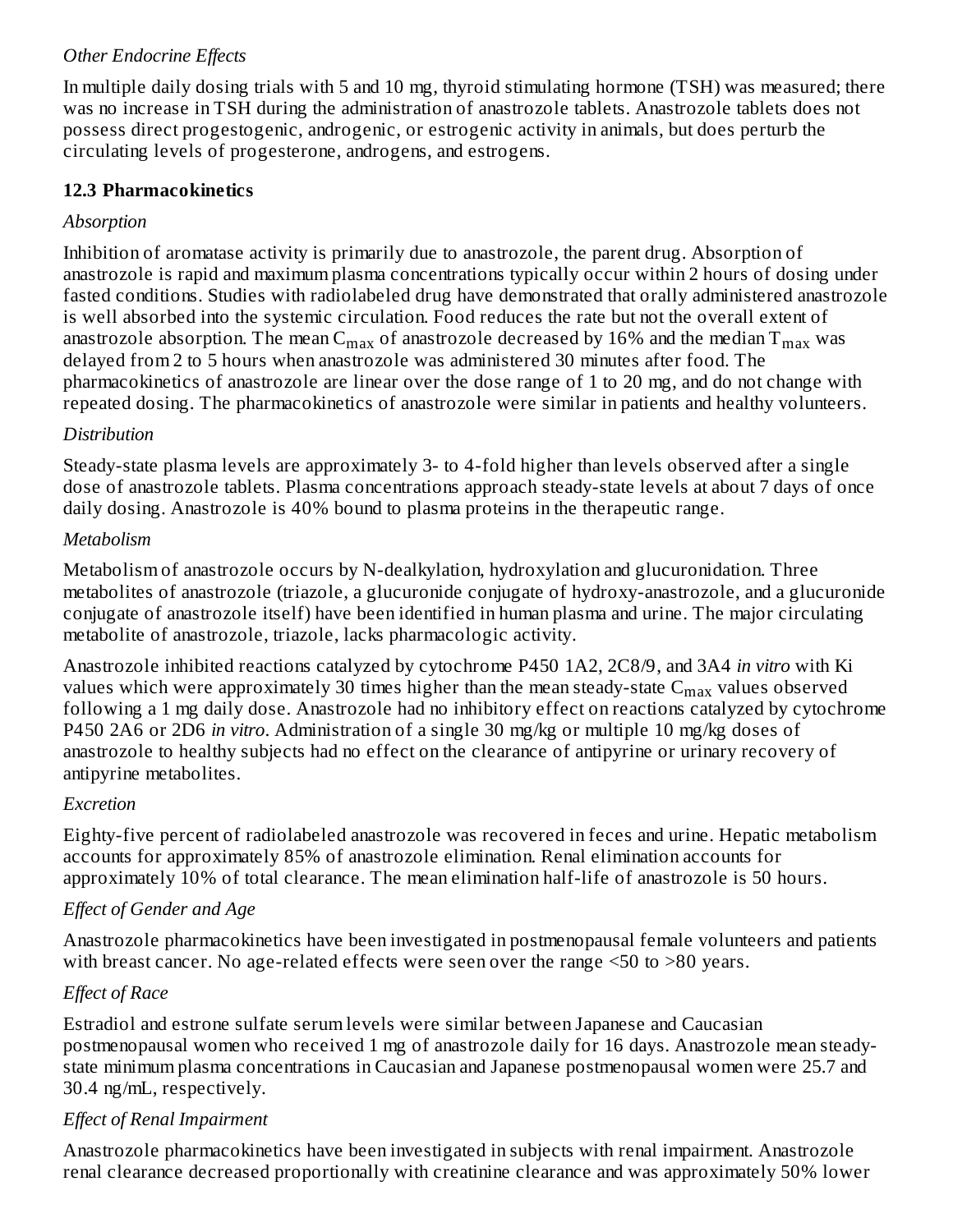in volunteers with severe renal impairment (creatinine clearance  $\leq$  30 mL/min/1.73m<sup>2</sup>) compared to controls. Total clearance was only reduced 10%. No dosage adjustment is needed for renal impairment *[see Dosage and Administration (2.1) and Use in Specific Populations (8.6)].*

## *Effect of Hepatic Impairment*

Anastrozole pharmacokinetics have been investigated in subjects with hepatic cirrhosis related to alcohol abuse. The apparent oral clearance (CL/F) of anastrozole was approximately 30% lower in subjects with stable hepatic cirrhosis than in control subjects with normal liver function. However, these plasma concentrations were still with the range of values observed in normal subjects. The effect of severe hepatic impairment was not studied. No dose adjustment is necessary for stable hepatic cirrhosis *[see Dosage and Administration (2.2) and Use in Specific Populations (8.7)].*

# **13 NONCLINICAL TOXICOLOGY**

# **13.1 Carcinogenesis, Mutagenesis, Impairment of Fertility**

A conventional carcinogenesis study in rats at doses of 1.0 to 25 mg/kg/day (about 10 to 243 times the daily maximum recommended human dose on a mg/m<sup>2</sup> basis) administered by oral gavage for up to 2 years revealed an increase in the incidence of hepatocellular adenoma and carcinoma and uterine stromal polyps in females and thyroid adenoma in males at the high dose. A dose-related increase was observed in the incidence of ovarian and uterine hyperplasia in females. At 25 mg/kg/day, plasma  $\rm AUC_{0\text{-}24\,hr}$ levels in rats were 110 to 125 times higher than the level exhibited in postmenopausal volunteers at the recommended dose. A separate carcinogenicity study in mice at oral doses of 5 to 50 mg/kg/day (about 24 to 243 times the daily maximum recommended human dose on a mg/m<sup>2</sup> basis) for up to 2 years produced an increase in the incidence of benign ovarian stromal, epithelial and granulosa cell tumors at all dose levels. A dose-related increase in the incidence of ovarian hyperplasia was also observed in female mice. These ovarian changes are considered to be rodent-specific effects of aromatase inhibition and are of questionable significance to humans. The incidence of lymphosarcoma was increased in males and females at the high dose. At 50 mg/kg/day, plasma AUC levels in mice were 35 to 40 times higher than the level exhibited in postmenopausal volunteers at the recommended dose.

Anastrozole tablets have not been shown to be mutagenic in *in vitro* tests (Ames and E. coli bacterial tests, CHO-K1 gene mutation assay) or clastogenic either *in vitro* (chromosome aberrations in human lymphocytes) or *in vivo* (micronucleus test in rats).

Oral administration of anastrozole to female rats (from 2 weeks before mating to pregnancy day 7) produced significant incidence of infertility and reduced numbers of viable pregnancies at 1 mg/kg/day (about 10 times the recommended human dose on a mg/m<sup>2</sup> basis and 9 times higher than the  $\rm AUC_{0\text{-}24\,hr}$ found in postmenopausal volunteers at the recommended dose). Pre-implantation loss of ova or fetus was increased at doses equal to or greater than 0.02 mg/kg/day (about one-fifth the recommended human dose on a mg/m<sup>2</sup> basis). Recovery of fertility was observed following a 5-week non-dosing period which followed 3 weeks of dosing. It is not known whether these effects observed in female rats are indicative of impaired fertility in humans.

Multiple-dose studies in rats administered anastrozole for 6 months at doses equal to or greater than 1 mg/kg/day (which produced plasma anastrozole  $\rm{C_{ssmax}}$  and  $\rm{AUC_{0-24}}$   $\rm{_{hr}}$  that were 19 and 9 times higher than the respective values found in postmenopausal volunteers at the recommended dose) resulted in hypertrophy of the ovaries and the presence of follicular cysts. In addition, hyperplastic uteri were observed in 6-month studies in female dogs administered doses equal to or greater than 1 mg/kg/day (which produced plasma anastrozole  $\rm{C_{ssmax}}$  and  $\rm{AUC_{0-24}}$   $\rm{_{hr}}$  that were 22 times and 16 times higher than the respective values found in postmenopausal women at the recommended dose). It is not known whether these effects on the reproductive organs of animals are associated with impaired fertility in premenopausal women.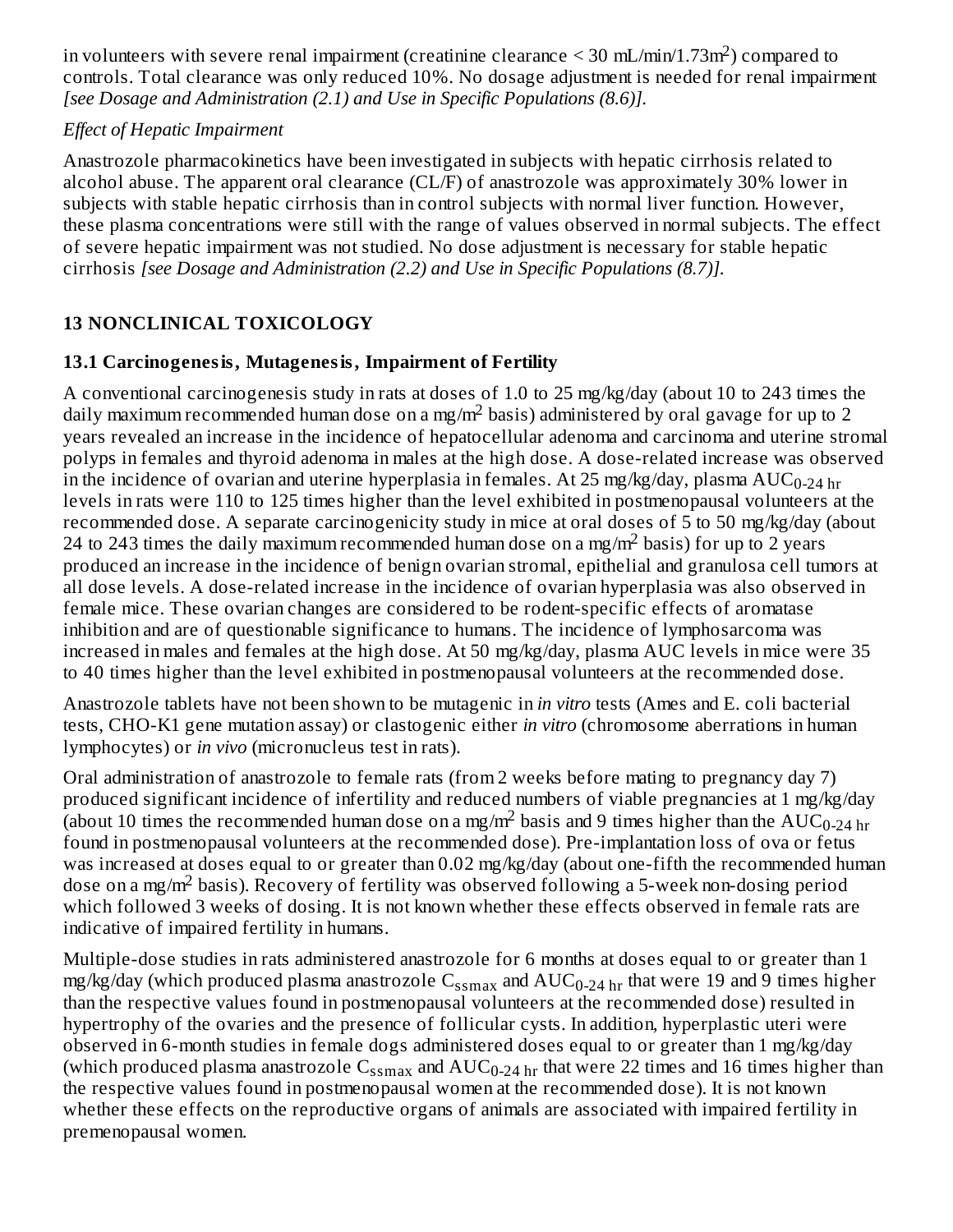#### **14 CLINICAL STUDIES**

#### **14.1 Adjuvant Treatment of Breast Cancer in Postmenopausal Women**

A multicenter, double-blind trial (ATAC) randomized 9,366 postmenopausal women with operable breast cancer to adjuvant treatment with anastrozole tablets 1 mg daily, tamoxifen 20 mg daily, or a combination of the two treatments for five years or until recurrence of the disease.

The primary endpoint of the trial was disease-free survival (i.e., time to occurrence of a distant or local recurrence, or contralateral breast cancer or death from any cause). Secondary endpoints of the trial included distant disease-free survival, the incidence of contralateral breast cancer and overall survival. At a median follow-up of 33 months, the combination of anastrozole tablets and tamoxifen did not demonstrate any efficacy benefit when compared with tamoxifen in all patients as well as in the hormone receptor positive subpopulation. This treatment arm was discontinued from the trial. Based on clinical and pharmacokinetic results from the ATAC trial, tamoxifen should not be administered with anastrozole *[see Drug Interactions (7.1)].*

Demographic and other baseline characteristics were similar among the three treatment groups (see Table 7).

| <b>Demographic Characteristic</b>                 | Anastrozole<br>tablets<br>1 <sub>mg</sub><br>$(N^* = 3125)$ | <b>Tamoxifen</b><br>$20$ mg<br>$(N^* = 3116)$ | <b>Anastrozole tablets 1</b><br>mg plus Tamoxifen <sup>†</sup><br>20 mg<br>$(N^* = 3125)$ |
|---------------------------------------------------|-------------------------------------------------------------|-----------------------------------------------|-------------------------------------------------------------------------------------------|
| Mean age (yrs.)                                   | 64.1                                                        | 64.1                                          | 64.3                                                                                      |
| Age Range (yrs.)                                  | $38.1 - 92.8$                                               | $32.8 - 94.9$                                 | $37.0 - 92.2$                                                                             |
| Age Distribution (%)                              |                                                             |                                               |                                                                                           |
| $<$ 45 yrs.                                       | 0.7                                                         | 0.4                                           | 0.5                                                                                       |
| 45-60 yrs.                                        | 34.6                                                        | 35.0                                          | 34.5                                                                                      |
| $>60$ <70 yrs.                                    | 38.0                                                        | 37.1                                          | 37.7                                                                                      |
| $>70$ yrs.                                        | 26.7                                                        | 27.4                                          | 27.3                                                                                      |
| Mean Weight (kg)                                  | 70.8                                                        | 71.1                                          | 71.3                                                                                      |
| <b>Receptor Status (%)</b>                        |                                                             |                                               |                                                                                           |
| Positive $\ddagger$                               | 83.5                                                        | 83.1                                          | 84.0                                                                                      |
| Negative <sup>§</sup>                             | 7.4                                                         | 8.0                                           | 7.0                                                                                       |
| Other $\P$                                        | 8.8                                                         | 8.6                                           | 9.0                                                                                       |
| <b>Other Treatment (%) prior to Randomization</b> |                                                             |                                               |                                                                                           |
| Mastectomy                                        | 47.8                                                        | 47.3                                          | 48.1                                                                                      |
| Breast conservation#                              | 52.3                                                        | 52.8                                          | 51.9                                                                                      |
| Axillary surgery                                  | 95.5                                                        | 95.7                                          | 95.2                                                                                      |
| Radiotherapy                                      | 63.3                                                        | 62.5                                          | 61.9                                                                                      |
| Chemotherapy                                      | 22.3                                                        | 20.8                                          | 20.8                                                                                      |
| Neoadjuvant Tamoxifen                             | 1.6                                                         | 1.6                                           | 1.7                                                                                       |
| <b>Primary Tumor Size (%)</b>                     |                                                             |                                               |                                                                                           |
| $T1$ ( $\leq$ 2 cm)                               | 63.9                                                        | 62.9                                          | 64.1                                                                                      |
| T2 ( $>2$ cm and $\leq$ 5 cm)                     | 32.6                                                        | 34.2                                          | 32.9                                                                                      |
| T3 (>5 cm)                                        | 2.7                                                         | 2.2                                           | 2.3                                                                                       |
| <b>Nodal Status (%)</b>                           |                                                             |                                               |                                                                                           |
| Node positive                                     | 34.9                                                        | 33.6                                          | 33.5                                                                                      |
| $1-3$ (# of nodes)                                | 24.4                                                        | 24.4                                          | 24.3                                                                                      |

#### **Table 7 – Demographic and Bas eline Characteristics for ATAC Trial**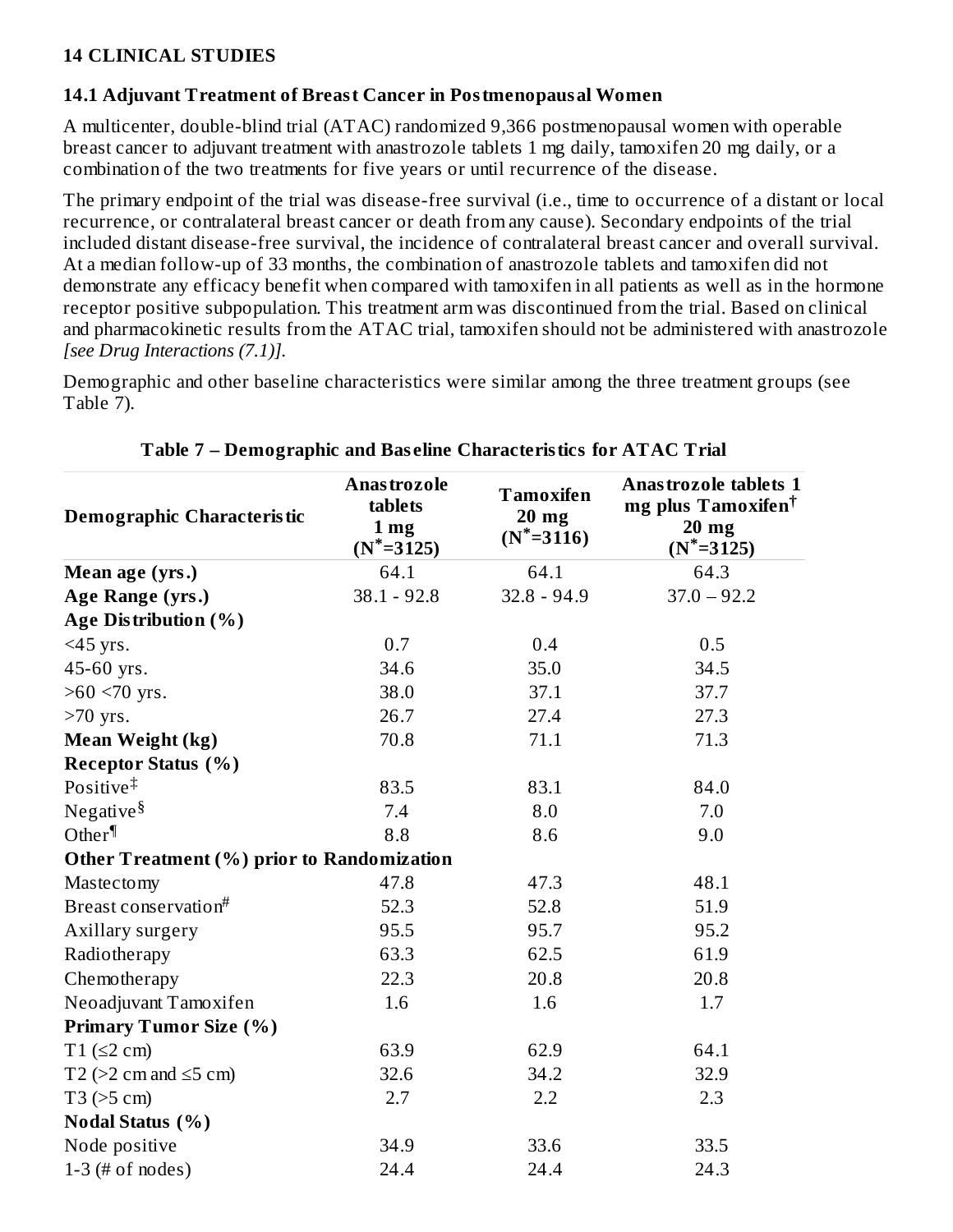| $4 - 9$                   | 7.5  | 6.4  | 6.8  |
|---------------------------|------|------|------|
| >9                        | 2.9  | 2.7  | 2.3  |
| Tumor Grade (%)           |      |      |      |
| Well-differentiated       | 20.8 | 20.5 | 21.2 |
| Moderately differentiated | 46.8 | 47.8 | 46.5 |
| Poorly/undifferentiated   | 23.7 | 23.3 | 23.7 |
| Not assessed/recorded     | 8.7  | 8.4  | 8.5  |

\* N=Number of patients randomized to the treatment

 $^\dagger$  The combination arm was discontinued due to lack of efficacy benefit at 33 months of follow-up

 $^\ddag$  Includes patients who were estrogen receptor (ER) positive or progesterone receptor (PgR) positive, or both positive

- $§$  Includes patients with both ER negative and PgR negative receptor status
- ¶ Includes all other combinations of ER and PgR receptor status unknown
- $^\#$  Among the patients who had breast conservation, radiotherapy was administered to 95.0% of patients in the anastrozole tablets arm, 94 .1% in the tamoxifen arm and 94 .5% in the anastrozole tablets plus tamoxifen arm.

Patients in the two monotherapy arms of the ATAC trial were treated for a median of 60 months (5 years) and followed for a median of 68 months. Disease-free survival in the intent-to-treat population was statistically significantly improved [Hazard Ratio (HR) = 0.87, 95% CI: 0.78, 0.97, p=0.0127] in the anastrozole tablets arm compared to the tamoxifen arm. In the hormone receptor-positive subpopulation representing about 84% of the trial patients, disease-free survival was also statistically significantly improved (HR =0.83, 95% CI: 0.73, 0.94, p=0.0049) in the anastrozole tablets arm compared to the tamoxifen arm.

#### **Figure 1 – Dis eas e-Free Survival Kaplan Meier Survival Curve for all Patients Randomized to Anastrozole Tablets or Tamoxifen Monotherapy in the ATAC Trial (Intent-to-Treat)**

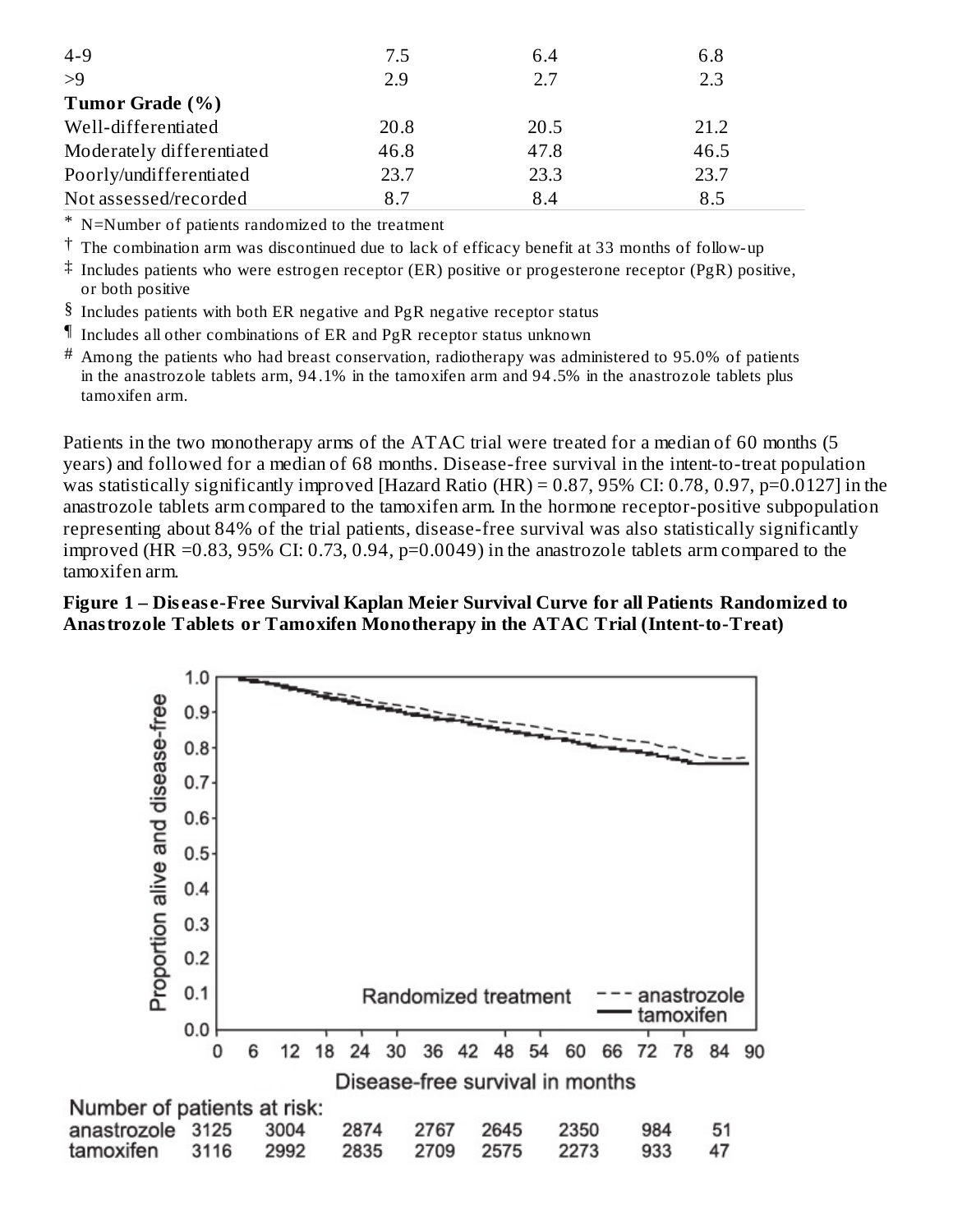**Figure 2 – Dis eas e-Free Survival for Hormone Receptor-Positive Subpopulation of Patients Randomized to Anastrozole Tablets or Tamoxifen Monotherapy in the ATAC Trial**



The survival data with 68 months follow-up is presented in Table 9.

In the group of patients who had previous adjuvant chemotherapy (N=698 for anastrozole tablets and N=647 for tamoxifen), the hazard ratio for disease-free survival was 0.91 (95% CI: 0.73 to 1.13) in the anastrozole tablets arm compared to the tamoxifen arm.

The frequency of individual events in the intent-to-treat population and the hormone receptor-positive subpopulation are described in Table 8.

|                                    | Intent-To-Treat Population <sup>†</sup>                                   |                                                              | <b>Hormone Receptor-Positive</b><br>Subpopulation <sup>†</sup>            |                                                              |
|------------------------------------|---------------------------------------------------------------------------|--------------------------------------------------------------|---------------------------------------------------------------------------|--------------------------------------------------------------|
|                                    | <b>Anastrozole</b><br>tablets<br>1 <sub>mg</sub><br>$(N^{\ddagger}=3125)$ | <b>Tamoxifen</b><br>$20 \text{ mg}$<br>$(N^{\ddagger}=3116)$ | <b>Anastrozole</b><br>tablets<br>1 <sub>mg</sub><br>$(N^{\ddagger}=2618)$ | <b>Tamoxifen</b><br>$20 \text{ mg}$<br>$(N^{\ddagger}=2598)$ |
| Median Duration of Therapy<br>(mo) | 60                                                                        | 60                                                           | 60                                                                        | 60                                                           |
| Median Efficacy Follow-up<br>(mo)  | 68                                                                        | 68                                                           | 68                                                                        | 68                                                           |
| Loco-regional recurrence           | 119(3.8)                                                                  | 149 (4.8)                                                    | 76 (2.9)                                                                  | 101(3.9)                                                     |
| Contralateral breast cancer        | 35(1.1)                                                                   | 59 $(1.9)$                                                   | 26(1.0)                                                                   | 54 $(2.1)$                                                   |

**Table 8 – All Recurrence and Death Events \***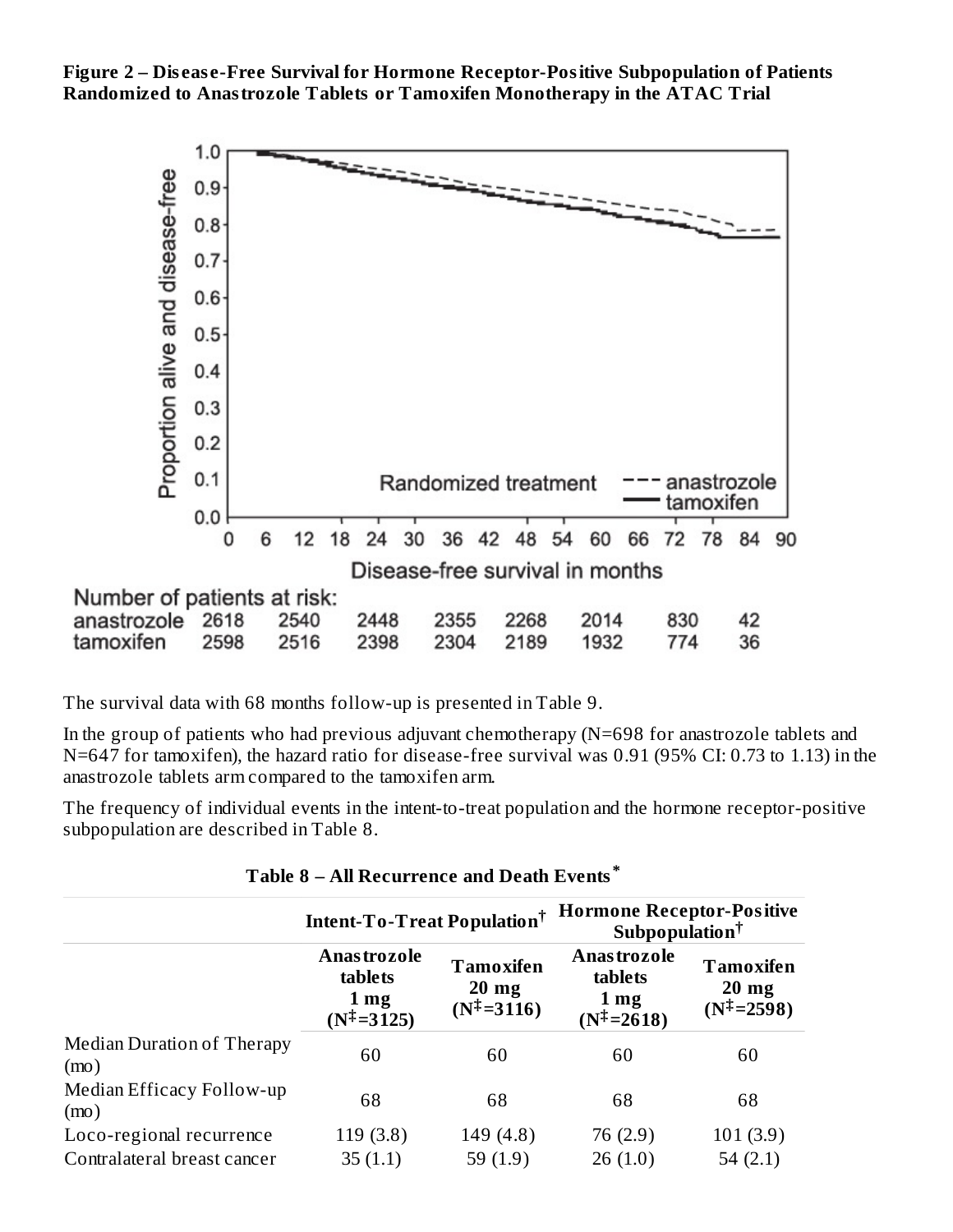| Invasive                                  | 27(0.9)      | 52 $(1.7)$              | 21(0.8)     | 48 $(1.8)$              |
|-------------------------------------------|--------------|-------------------------|-------------|-------------------------|
| Ductal carcinoma in situ                  | 8(0.3)       | 6(0.2)                  | 5(0.2)      | 5(0.2)                  |
| <b>Unknown</b>                            | $\theta$     | $1 \left( 50.1 \right)$ |             | $1 \left( 50.1 \right)$ |
| Distant recurrence                        | 324 $(10.4)$ | 375(12.0)               | 226(8.6)    | 265(10.2)               |
| Death from Any Cause                      | 411(13.2)    | 420 (13.5)              | 296 (11.3)  | 301(11.6)               |
| Death breast cancer                       | 218(7.0)     | 248(8.0)                | 138(5.3)    | 160(6.2)                |
| Death other reason (including<br>unknown) | 193(6.2)     | 172(5.5)                | 158 $(6.0)$ | 141(5.4)                |

\* The combination arm was discontinued due to lack of efficacy benefit at 33 months of follow-up.

† Patients may fall into more than one category.

‡ N=Number of patients randomized

A summary of the study efficacy results is provided in Table 9.

|                                         | <b>Intent-To-Treat Population</b>                              |                                            | <b>Hormone Receptor-Positive</b><br>Subpopulation              |                                           |
|-----------------------------------------|----------------------------------------------------------------|--------------------------------------------|----------------------------------------------------------------|-------------------------------------------|
|                                         | <b>Anastrozole</b><br>tablets<br>1 <sub>mg</sub><br>$(N=3125)$ | Tamoxifen<br>$20 \text{ mg}$<br>$(N=3116)$ | <b>Anastrozole</b><br>tablets<br>1 <sub>mg</sub><br>$(N=2618)$ | <b>Tamoxifen</b><br>$20$ mg<br>$(N=2598)$ |
|                                         | <b>Number of Events</b>                                        |                                            | <b>Number of Events</b>                                        |                                           |
| Disease-free<br><b>Survival</b>         | 575                                                            | 651                                        | 424                                                            | 497                                       |
| Hazard ratio                            | 0.87                                                           |                                            | 0.83                                                           |                                           |
| 2-sided 95% CI                          | 0.78 to 0.97                                                   |                                            | 0.73 to 0.94                                                   |                                           |
| p-value                                 | 0.0127                                                         |                                            | 0.0049                                                         |                                           |
| Distant Disease-free<br><b>Survival</b> | 500                                                            | 530                                        | 370                                                            | 394                                       |
| Hazard ratio                            | 0.94                                                           |                                            | 0.93                                                           |                                           |
| 2-sided 95% CI                          | 0.83 to 1.06                                                   |                                            | 0.80 to 1.07                                                   |                                           |
| <b>Overall Survival</b>                 | 411                                                            | 420                                        | 296                                                            | 301                                       |
| Hazard ratio                            | 0.97                                                           |                                            | 0.97                                                           |                                           |
| 2-sided 95% CI                          | 0.85 to 1.12                                                   |                                            | 0.83 to 1.14                                                   |                                           |

#### **Table 9 – ATAC Efficacy Summary \***

\* The combination arm was discontinued due to lack of efficacy benefit at 33 months of follow-up.

#### *10-year median follow-up Efficacy Results from the ATAC Trial*

In a subsequent analysis of the ATAC trial, patients in the two monotherapy arms were followed for a median of 120 months (10 years). Patients received study treatment for a median of 60 months (5 years) (see Table 10).

|                                   | T GOIC TO ETHICAL y DUMMINAL Y |                                                   |                  |
|-----------------------------------|--------------------------------|---------------------------------------------------|------------------|
| <b>Intent-To-Treat Population</b> |                                | <b>Hormone Receptor-Positive</b><br>Subpopulation |                  |
| Anas trozole                      | <b>Tamoxifen</b>               | Anas trozole                                      | <b>Tamoxifen</b> |
| tablets 1 mg                      | $20 \text{ mg}$                | tablets 1 mg                                      | $20 \text{ mg}$  |
| $(N=3125)$                        | $(N=3116)$                     | $(N=2618)$                                        | $(N=2598)$       |
| <b>Number of Events</b>           |                                | <b>Number of Events</b>                           |                  |

#### **Table 10 - Efficacy Summary**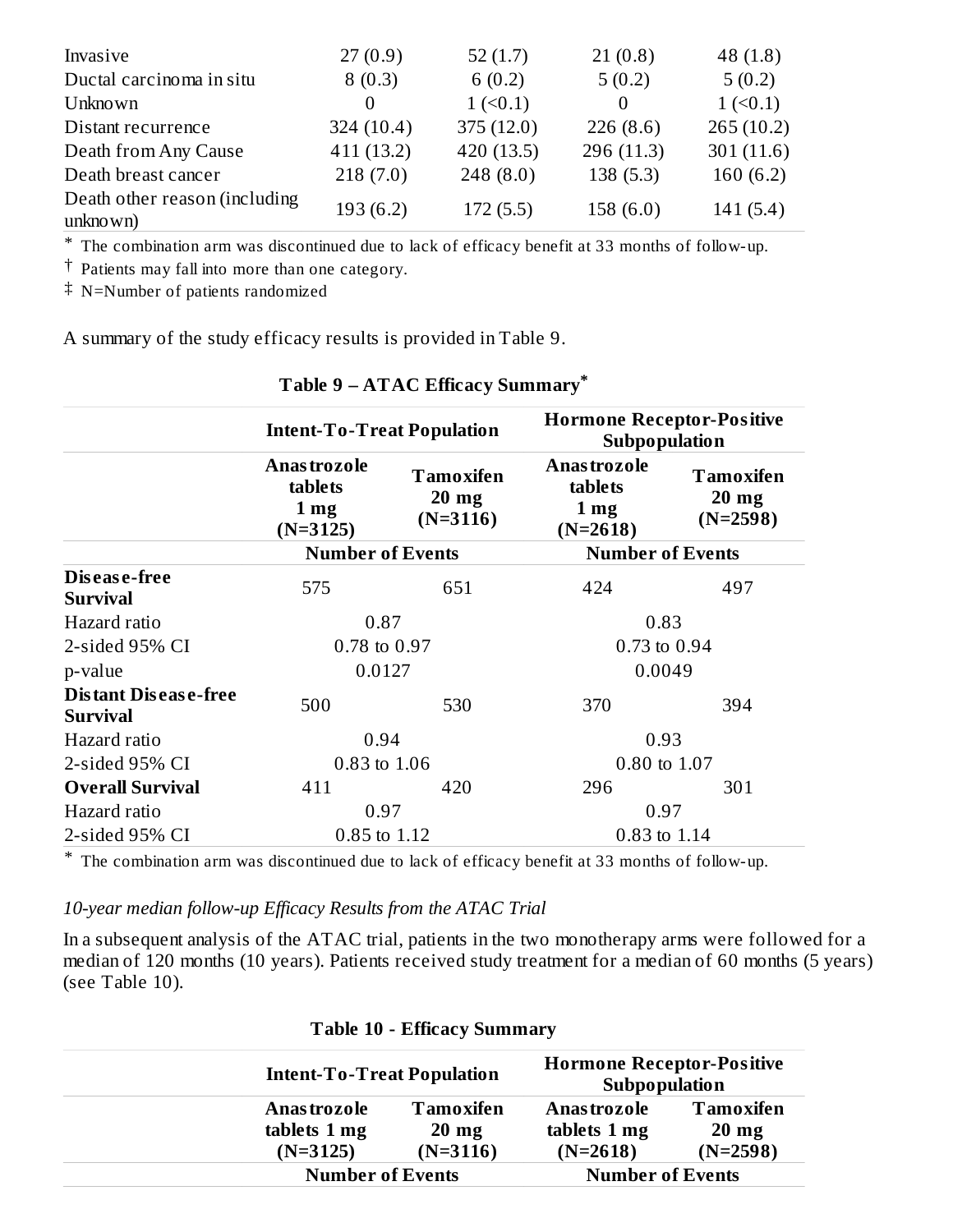| Disease-free<br><b>Survival</b> | 953 | 1022         | 735 | 924              |  |
|---------------------------------|-----|--------------|-----|------------------|--|
| Hazard ratio                    |     | 0.91<br>0.86 |     |                  |  |
| 2-sided 95% CI                  |     | 0.83 to 0.99 |     | $0.78$ to $0.95$ |  |
| p-value                         |     | 0.0365       |     | 0.0027           |  |
| <b>Overall Survival</b>         | 734 | 747          | 563 | 586              |  |
| Hazard ratio                    |     | 0.97         |     | 0.95             |  |
| 2-sided 95% CI                  |     | 0.88 to 1.08 |     | 0.84 to 1.06     |  |





\* The proportion of patients with 120 months' follow-up was 29.4 %.

#### **Figure 4 - Dis eas e-Free Survival for Hormone Receptor-Positive Subpopulation of Patients Randomized to Anastrozole Tablets or Tamoxifen Monotherapy in the ATAC Trial \***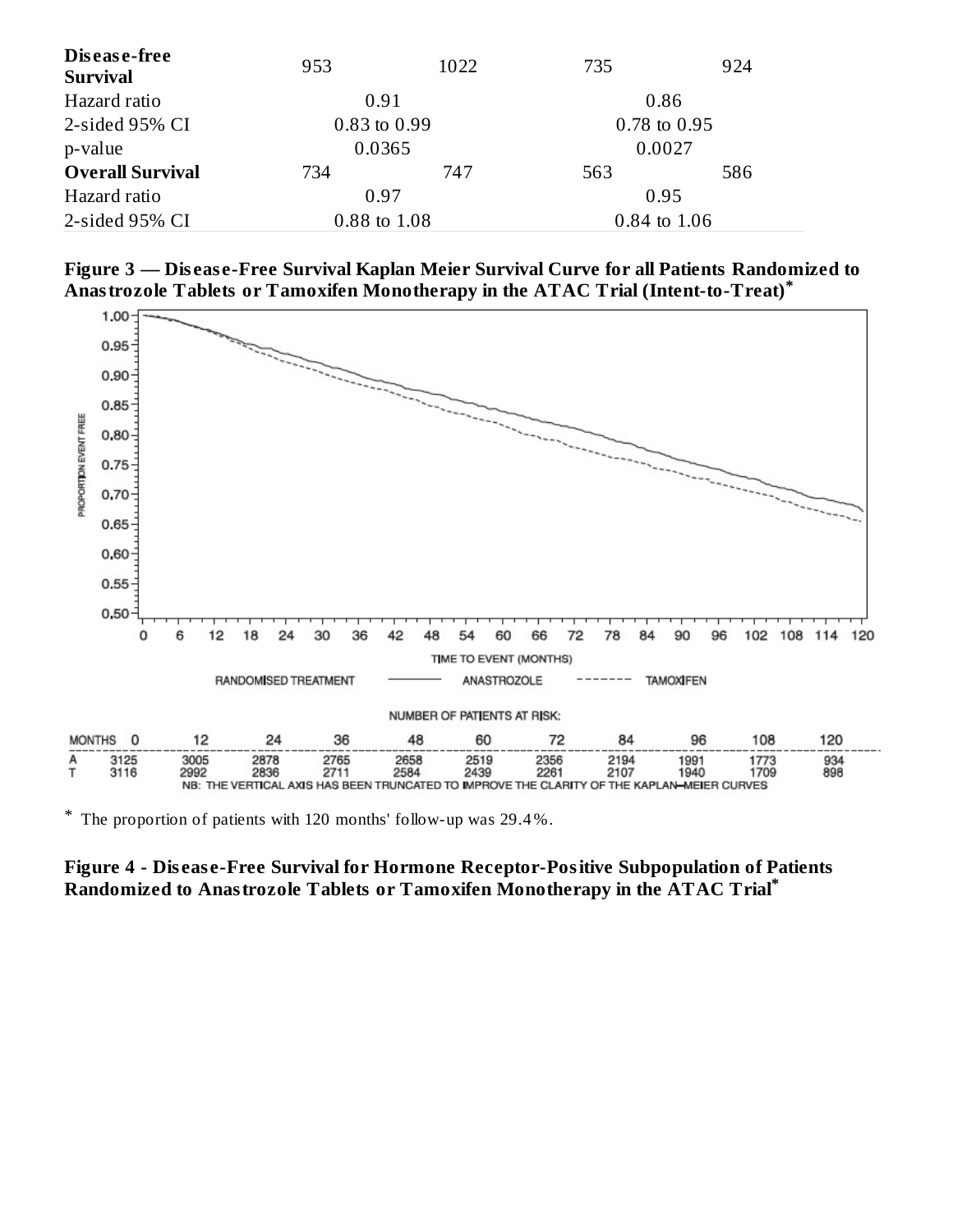

\* The proportion of patients with 120 months' follow-up was 29.8%.

#### **14.2 First-Line Therapy in Postmenopausal Women with Advanced Breast Cancer**

Two double-blind, controlled clinical studies of similar design (0030, a North American study and 0027, a predominately European study) were conducted to assess the efficacy of anastrozole tablets compared with tamoxifen as first-line therapy for hormone receptor positive or hormone receptor unknown locally advanced or metastatic breast cancer in postmenopausal women. A total of 1021 patients between the ages of 30 and 92 years old were randomized to receive trial treatment. Patients were randomized to receive 1 mg of anastrozole tablets once daily or 20 mg of tamoxifen once daily. The primary end points for both trials were time to tumor progression, objective tumor response rate, and safety.

Demographics and other baseline characteristics, including patients who had measurable and no measurable disease, patients who were given previous adjuvant therapy, the site of metastatic disease and ethnic origin were similar for the two treatment groups for both trials. The following table summarizes the hormone receptor status at entry for all randomized patients in trials 0030 and 0027.

|                               | Number (%) of subjects                                        |                                           |                                                               |                                           |
|-------------------------------|---------------------------------------------------------------|-------------------------------------------|---------------------------------------------------------------|-------------------------------------------|
|                               | <b>Trial 0030</b>                                             |                                           | <b>Trial 0027</b>                                             |                                           |
| <b>Receptor status</b>        | <b>Anastrozole</b><br>tablets<br>1 <sub>mg</sub><br>$(N=171)$ | Tamoxifen<br>$20 \text{ mg}$<br>$(N=182)$ | <b>Anastrozole</b><br>tablets<br>1 <sub>mg</sub><br>$(N=340)$ | Tamoxifen<br>$20 \text{ mg}$<br>$(N=328)$ |
| $ER^*$ and/or $PgR^{\dagger}$ | 151 (88.3)                                                    | 162 (89.0)                                | 154 (45.3)                                                    | 144 (43.9)                                |

#### **Table 11 – Demographic and Other Bas eline Characteristics**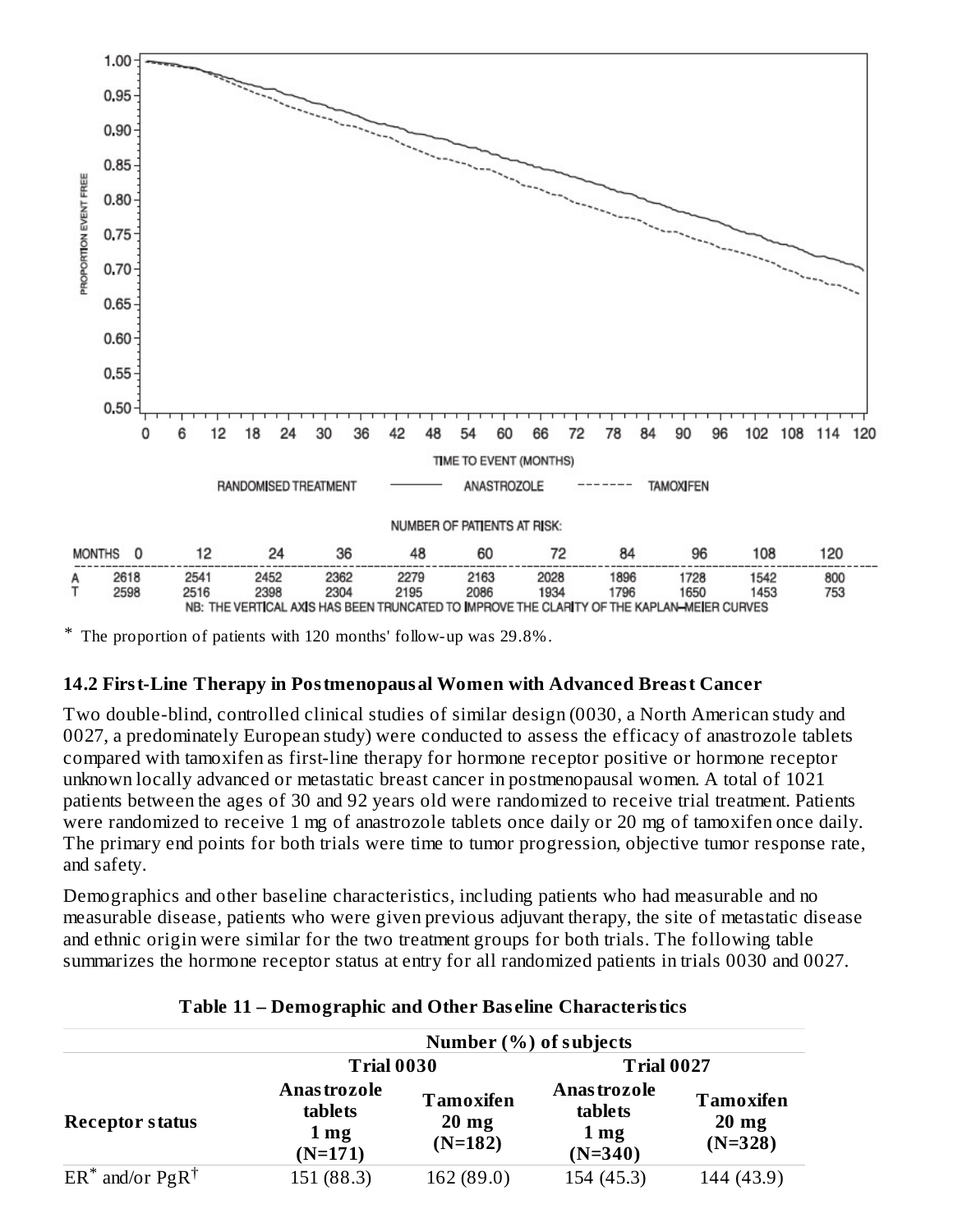| $ER^*$ unknown, Pg $R^{\dagger}$<br>Unknown | 19(11.1) | 20(11.0) | 185 (54.4) | 183(55.8) |
|---------------------------------------------|----------|----------|------------|-----------|
|                                             |          |          |            |           |

\* ER=Estrogen receptor

† PgR=Progesterone receptor

For the primary endpoints, trial 0030 showed that anastrozole tablets had a statistically significant advantage over tamoxifen (p=0.006) for time to tumor progression; objective tumor response rates were similar for anastrozole tablets and tamoxifen. Trial 0027 showed that anastrozole tablets and tamoxifen had similar objective tumor response rates and time to tumor progression (see Table 12 and Figures 5 and 6).

Table 12 below summarizes the results of trial 0030 and trial 0027 for the primary efficacy endpoints.

| <b>Endpoint</b>                                      | <b>Trial 0030</b>                                       |                                   | <b>Trial 0027</b>                                     |                                   |
|------------------------------------------------------|---------------------------------------------------------|-----------------------------------|-------------------------------------------------------|-----------------------------------|
|                                                      | Anas trozole<br>tablets<br>1 <sub>mg</sub><br>$(N=171)$ | Tamoxifen<br>$20$ mg<br>$(N=182)$ | Anastrozole<br>tablets<br>$1 \text{ mg}$<br>$(N=340)$ | Tamoxifen<br>$20$ mg<br>$(N=328)$ |
| Time to progression<br>(TTP)                         |                                                         |                                   |                                                       |                                   |
| Median TTP (months)                                  | 11.1                                                    | 5.6                               | 8.2                                                   | 8.3                               |
| Number (%) of subjects<br>who progressed             | 114 (67%)                                               | 138 (76%)                         | 249 (73%)                                             | 247 (75%)                         |
| Hazard ratio $(LCL^*)^{\dagger}$                     | 1.42(1.15)                                              |                                   | 1.01(0.87)                                            |                                   |
| 2-sided 95% $CI^{\ddagger}$                          | (1.11, 1.82)                                            |                                   | (0.85, 1.20)                                          |                                   |
| $p$ -value $\delta$                                  | 0.006                                                   |                                   | 0.920                                                 |                                   |
| Best objective response<br>rate                      |                                                         |                                   |                                                       |                                   |
| Number (%) of subjects<br>with $CR^{\P}$ + $PR^{\#}$ | 36 (21.1%)                                              | 31 (17.0%)                        | 112 (32.9%)                                           | 107 (32.6%)                       |
| Odds Ratio $(LCL^*)^p$                               | 1.30(0.83)                                              |                                   | 1.01(0.77)                                            |                                   |
| * LCL=Lower Confidence Limit                         |                                                         |                                   |                                                       |                                   |
| <sup>†</sup> Tamoxifen: Anastrozole tablets          |                                                         |                                   |                                                       |                                   |
| <sup>‡</sup> CI=Confidence Interval                  |                                                         |                                   |                                                       |                                   |
| § Two-sided Log Rank                                 |                                                         |                                   |                                                       |                                   |
| <sup>¶</sup> CR=Complete Response                    |                                                         |                                   |                                                       |                                   |
| # PR=Partial Response                                |                                                         |                                   |                                                       |                                   |
| <sup>b</sup> Anastrozole tablets: Tamoxifen          |                                                         |                                   |                                                       |                                   |

#### **Table 12 – Efficacy Results of First–line Treatment**

**Figure 5 — Kaplan-Meier probability of time to dis eas e progression for all randomized patients (intent-to-treat) in Trial 0030**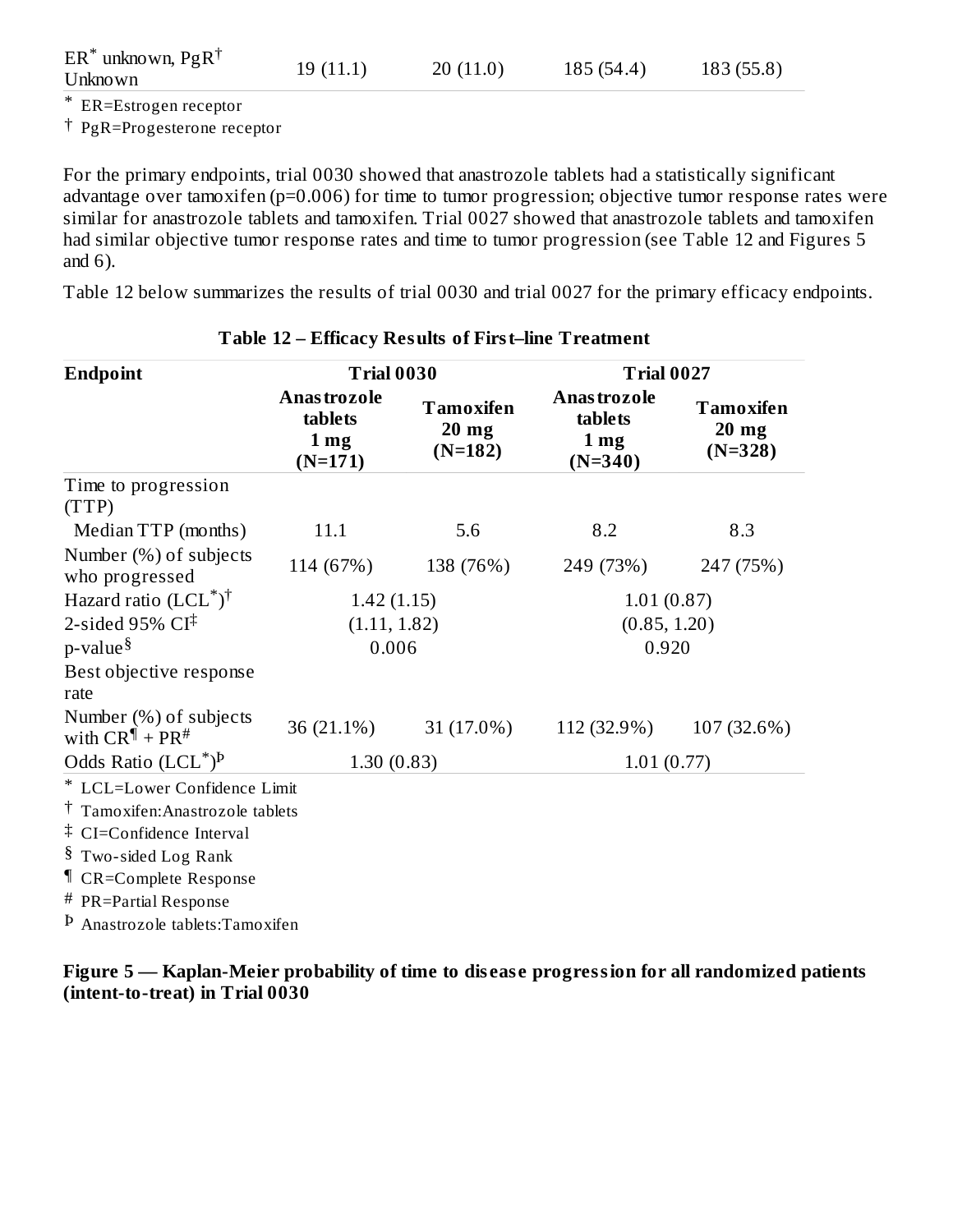

**Figure 6 — Kaplan-Meier probability of time to progression for all randomized patients (intentto-treat) in Trial 0027**

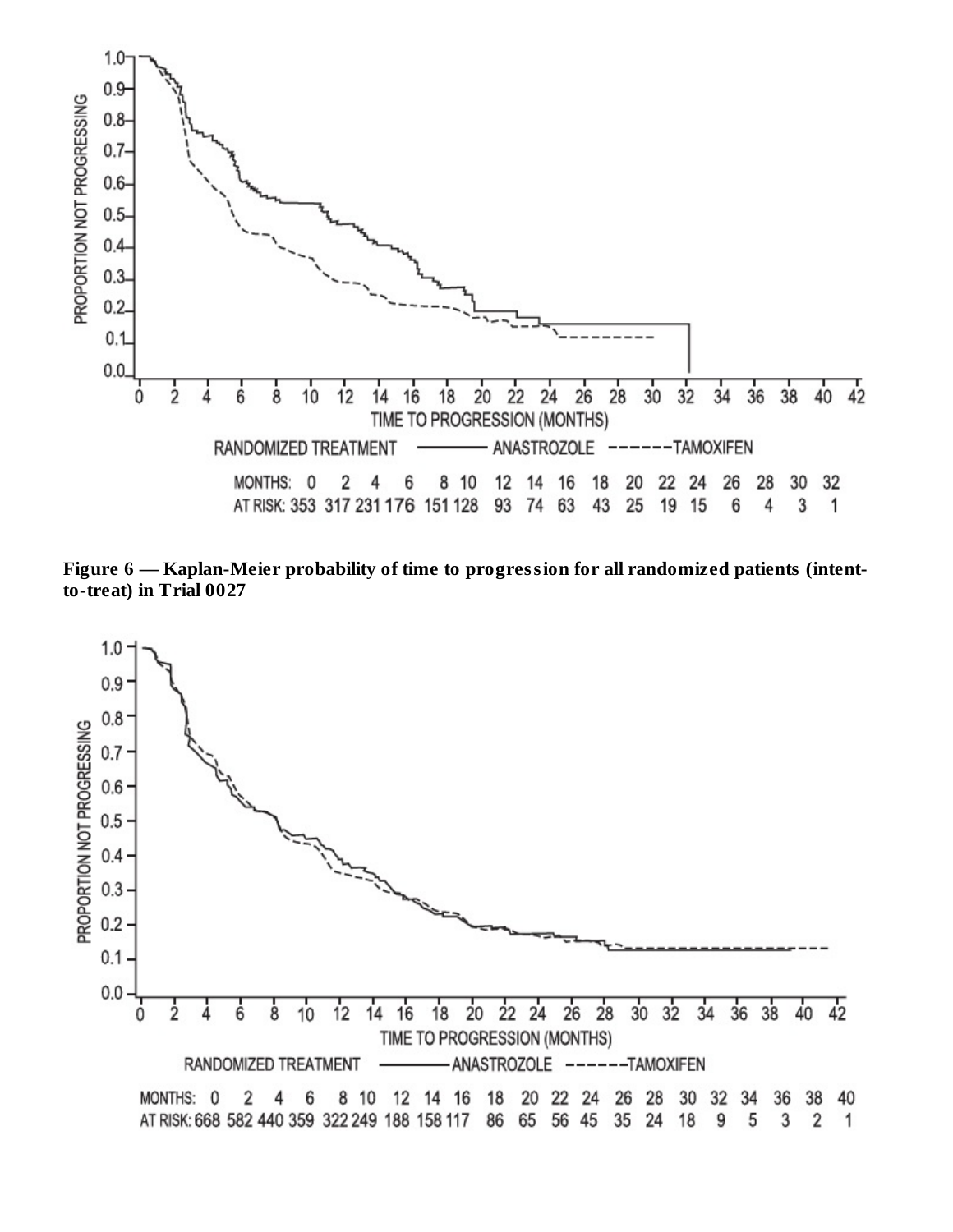Results from the secondary endpoints were supportive of the results of the primary efficacy endpoints. There were too few deaths occurring across treatment groups of both trials to draw conclusions on overall survival differences.

#### **14.3 Second-Line Therapy in Postmenopausal Women with Advanced Breast Cancer who had Dis eas e Progression following Tamoxifen Therapy**

Anastrozole was studied in two controlled clinical trials (0004, a North American study; 0005, a predominately European study) in postmenopausal women with advanced breast cancer who had disease progression following tamoxifen therapy for either advanced or early breast cancer. Some of the patients had also received previous cytotoxic treatment. Most patients were ER-positive; a smaller fraction were ER-unknown or ER-negative; the ER-negative patients were eligible only if they had a positive response to tamoxifen. Eligible patients with measurable and non-measurable disease were randomized to receive either a single daily dose of 1 mg or 10 mg of anastrozole tablets or megestrol acetate 40 mg four times a day. The studies were double-blinded with respect to anastrozole tablets. Time to progression and objective response (only patients with measurable disease could be considered partial responders) rates were the primary efficacy variables. Objective response rates were calculated based on the Union Internationale Contre le Cancer (UICC) criteria. The rate of prolonged (more than 24 weeks) stable disease, the rate of progression, and survival were also calculated.

Both trials included over 375 patients; demographics and other baseline characteristics were similar for the three treatment groups in each trial. Patients in the 0005 trial had responded better to prior tamoxifen treatment. Of the patients entered who had prior tamoxifen therapy for advanced disease (58% in Trial 0004; 57% in Trial 0005), 18% of these patients in Trial 0004 and 42% in Trial 0005 were reported by the primary investigator to have responded. In Trial 0004, 81% of patients were ER-positive, 13% were ER-unknown, and 6% were ER-negative. In Trial 0005, 58% of patients were ER-positive, 37% were ER-unknown, and 5% were ER-negative. In Trial 0004, 62% of patients had measurable disease compared to 79% in Trial 0005. The sites of metastatic disease were similar among treatment groups for each trial. On average, 40% of the patients had soft tissue metastases; 60% had bone metastases; and 40% had visceral (15% liver) metastases.

Efficacy results from the two studies were similar as presented in Table 13. In both studies there were no significant differences between treatment arms with respect to any of the efficacy parameters listed in the table below.

|                                           | Anas trozole<br>tablets<br>1 <sub>mg</sub> | Anas tro zo le<br>tablets<br>10 <sub>mg</sub> | <b>Megestrol Acetate</b><br>$160$ mg |
|-------------------------------------------|--------------------------------------------|-----------------------------------------------|--------------------------------------|
| Trial 0004                                |                                            |                                               |                                      |
| (N. America)                              | $(N=128)$                                  | $(N=130)$                                     | $(N=128)$                            |
| Median Follow-up (months)*                | 31.3                                       | 30.9                                          | 32.9                                 |
| Median Time to Death (months)             | 29.6                                       | 25.7                                          | 26.7                                 |
| 2 Year Survival Probability (%)           | 62.0                                       | 58.0                                          | 53.1                                 |
| Median Time to Progression<br>(months)    | 5.7                                        | 5.3                                           | 5.1                                  |
| Objective Response (all<br>patients $(%)$ | 12.5                                       | 10.0                                          | 10.2                                 |
| Stable Disease for >24 weeks<br>(% )      | 35.2                                       | 29.2                                          | 32.8                                 |
| Progression $(\%)$                        | 86.7                                       | 85.4                                          | 90.6                                 |
| Trial 0005                                |                                            |                                               |                                      |
| (Europe, Australia, S. Africa)            | $(N=135)$                                  | $(N=118)$                                     | $(N=125)$                            |

#### **Table 13 – Efficacy Results of Second-line Treatment**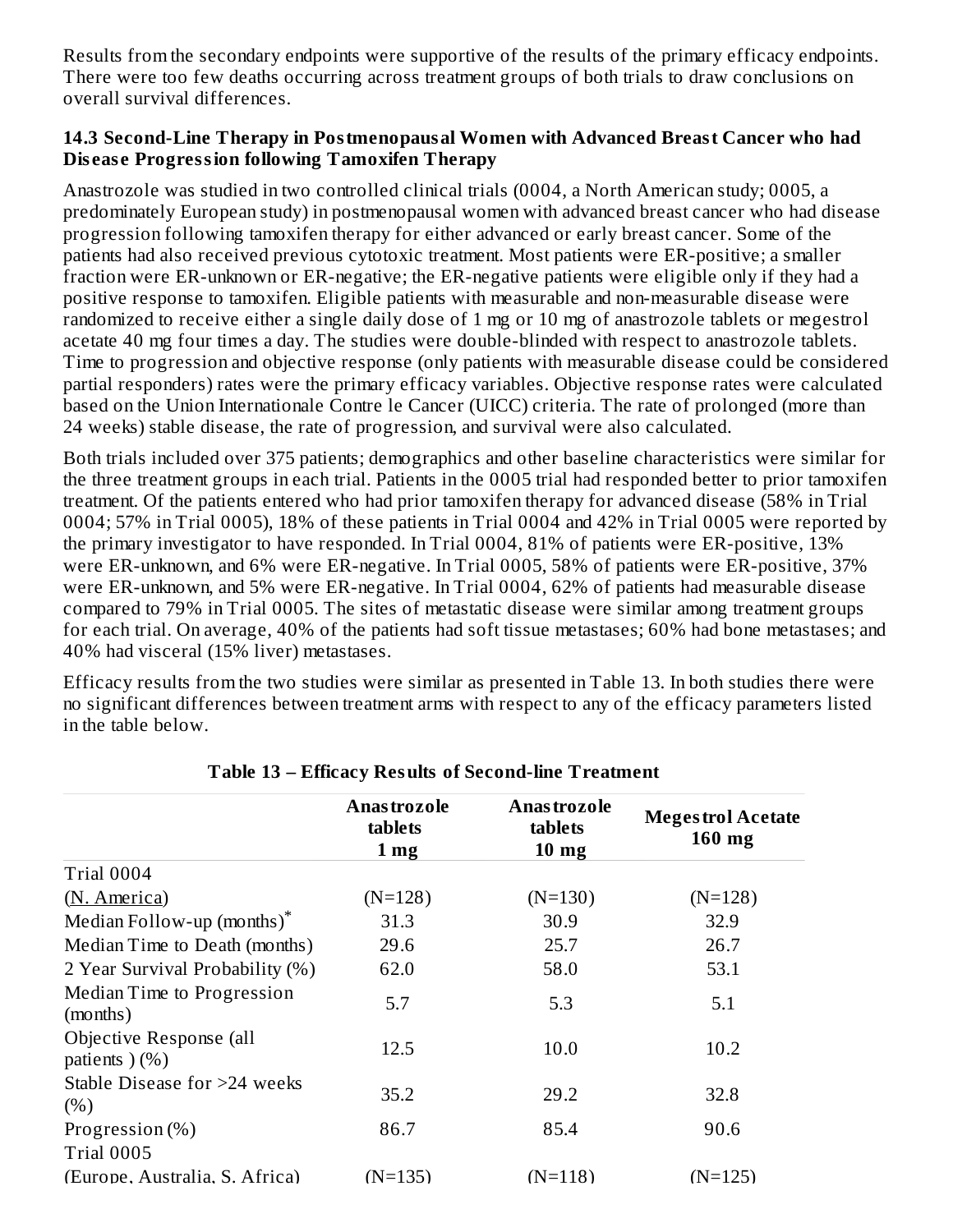|                                          | $---$ | $1 - 1 - 1$ |      |
|------------------------------------------|-------|-------------|------|
| Median Follow-up (months) <sup>*</sup>   | 31.0  | 30.9        | 31.5 |
| Median Time to Death (months)            | 24.3  | 24.8        | 19.8 |
| 2 Year Survival Probability (%)          | 50.5  | 50.9        | 39.1 |
| Median Time to Progression<br>(months)   | 4.4   | 5.3         | 3.9  |
| Objective Response (all<br>patients) (%) | 12.6  | 15.3        | 14.4 |
| Stable Disease for >24 weeks<br>(%)      | 24.4  | 25.4        | 23.2 |
| Progression (%)                          | 91.9  | 89.8        | 92.0 |

\* Surviving Patients

When data from the two controlled trials are pooled, the objective response rates and median times to progression and death were similar for patients randomized to anastrozole tablets 1 mg and megestrol acetate. There is, in this data, no indication that anastrozole tablets 10 mg are superior to anastrozole tablets 1 mg.

#### **Table 14 – Pooled Efficacy Results of Second-line Treatment**

| <b>Trials 0004 &amp; 0005</b><br>(Pooled Data) | Anas trozole<br>tablets<br>1 <sub>mg</sub><br>$N = 263$ | Anas trozole<br>tablets<br>$10 \text{ mg}$<br>$N = 248$ | <b>Megestrol Acetate</b><br>$160$ mg<br>$N = 253$ |
|------------------------------------------------|---------------------------------------------------------|---------------------------------------------------------|---------------------------------------------------|
| Median Time to Death (months)                  | 26.7                                                    | 25.5                                                    | 22.5                                              |
| 2 Year Survival Probability (%)                | 56.1                                                    | 54.6                                                    | 46.3                                              |
| Median Time to Progression                     | 4.8                                                     | 5.3                                                     | 4.6                                               |
| Objective Response (all<br>patients) $(\%)$    | 12.5                                                    | 12.5                                                    | 12.3                                              |

## **16 HOW SUPPLIED/STORAGE AND HANDLING**

These tablets are supplied in bottles of 30 tablets (NDC 51991-620-33) and bottles of 1000 tablets (NDC 51991-620-10)

#### **Storage**

Store at controlled room temperature, 20 to 25°C (68-77°F) [see USP].

## **17 PATIENT COUNSELING INFORMATION**

See FDA approved patient labeling (Patient Information).

#### *Hypersensitivity Reactions*

Inform patients of the possibility of serious allergic reactions with swelling of the face, lips, tongue and/or throat (angioedema) which may cause difficulty in swallowing and/or breathing and to seek medical attention immediately *[see Contraindications (4)]*.

#### *Ischemic Cardiovascular Events*

Patients with pre-existing ischemic heart disease should be informed that an increased incidence of cardiovascular events has been observed with anastrozole tablets use compared to tamoxifen use. Advise patients if new or worsening chest pain or shortness of breath occurs to seek medical attention immediately *[see Warnings and Precautions (5.1)]*.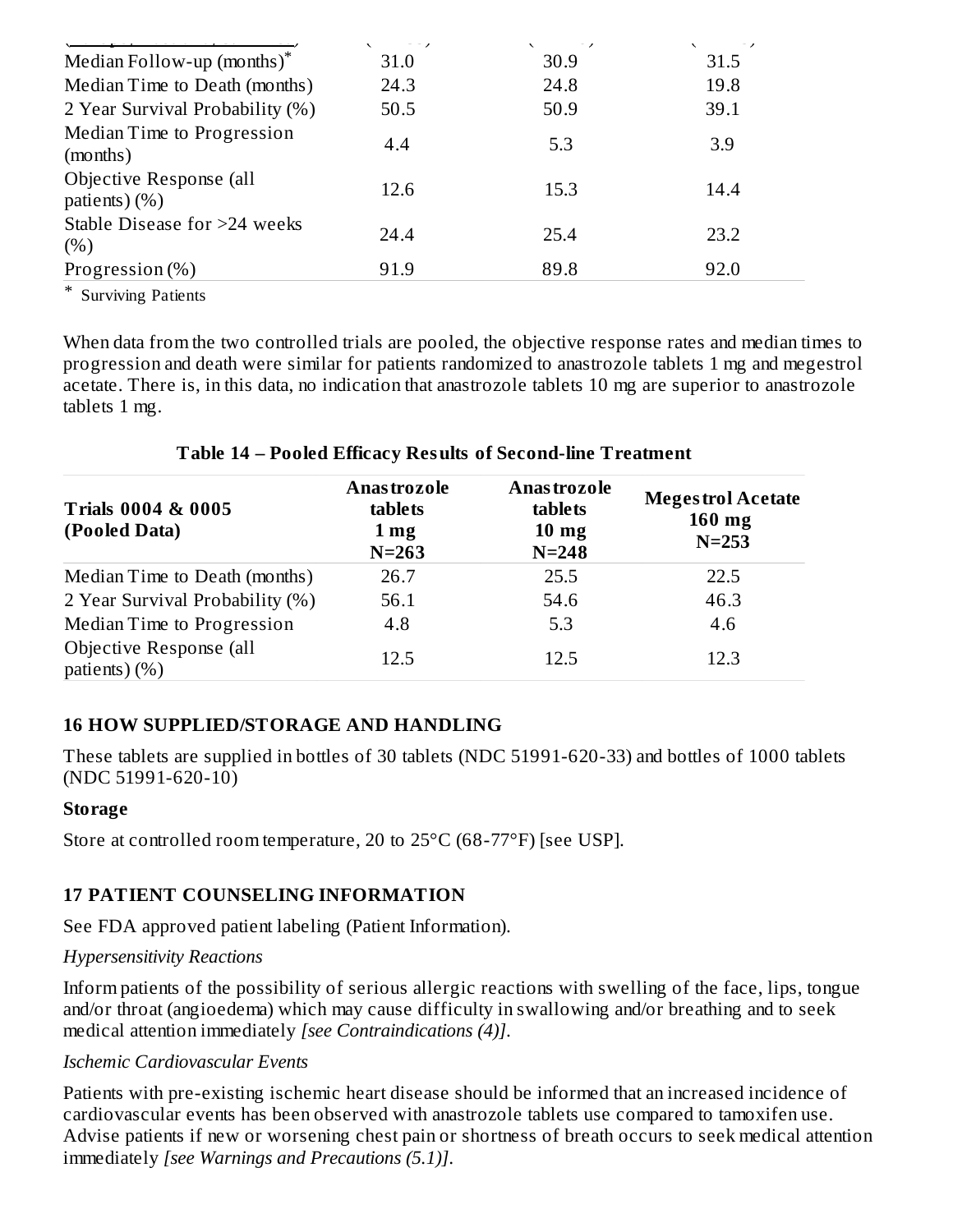# *Bone Effects*

Inform patients that anastrozole tablets lowers the level of estrogen. This may lead to a loss of the mineral content of bones, which might decrease bone strength. A possible consequence of decreased mineral content of bones is an increase in the risk of fractures *[see Warnings and Precautions (5.2)]*.

#### *Cholesterol*

Inform patients that an increased level of cholesterol might be seen while receiving anastrozole tablets *[see Warnings and Precautions (5.3)]*.

## *Carpal Tunnel*

Patients should be informed that if they experience tickling, tingling, or numbness they should notify their health care provider *[see Adverse Reactions (6.1)]*.

## *Tamoxifen*

Patients should be advised not to take anastrozole tablets with Tamoxifen *[see Clinical Studies (14.1)]*.

## *Missed Doses*

Inform patients that if they miss a dose, take it as soon as they remember. If it is almost time for their next dose, skip the missed dose and take the next regularly scheduled dose. Patients should not take two doses at the same time.

## *Embryo-Fetal Toxicity*

Advise females of reproductive potential of the potential risk to a fetus and to use effective contraception during anastrozole tablets therapy and for at least 3 weeks after the last dose. Advise females to contact their healthcare provider if they become pregnant, or if pregnancy is suspected, during treatment with anastrozole tablets *[see Warning and Precautions (5.4) and Use in Specific Populations (8.1, 8.3)]*.

#### *Lactation*

Advise women not to breastfeed during anastrozole tablets treatment and for at least 2 weeks after the last dose *[see Use in Specific Population (8.2)]*

#### **Patient Information Anastrozole (an-AS-troe-zole) tablets**

## **What is the most important information I should know about anastrozole tablets?**

Anastrozole tablets may cause serious side effects including:

**heart dis eas e.** Women with early breast cancer, who have a history of blockage in their heart arteries (ischemic heart disease) and who take anastrozole tablets, may have an increase in symptoms of decreased blood flow to their heart compared to similar women who take tamoxifen. **Get medical help right away if you have new or wors ening chest pain or shortness of breath during treatment with anastrozole tablets.**

## **What are anastrozole tablets?**

Anastrozole tablets are a prescription medicine used in women after menopause ("the change of life") for:

- treatment of early breast cancer
	- after surgery
	- in women whose breast cancer is hormone receptor-positive
- the first treatment of breast cancer that has spread to nearby tissue or lymph nodes (locally advanced) or has spread to other parts of the body (metastatic), in women whose breast cancer is hormone receptor-positive or the hormone receptors are not known.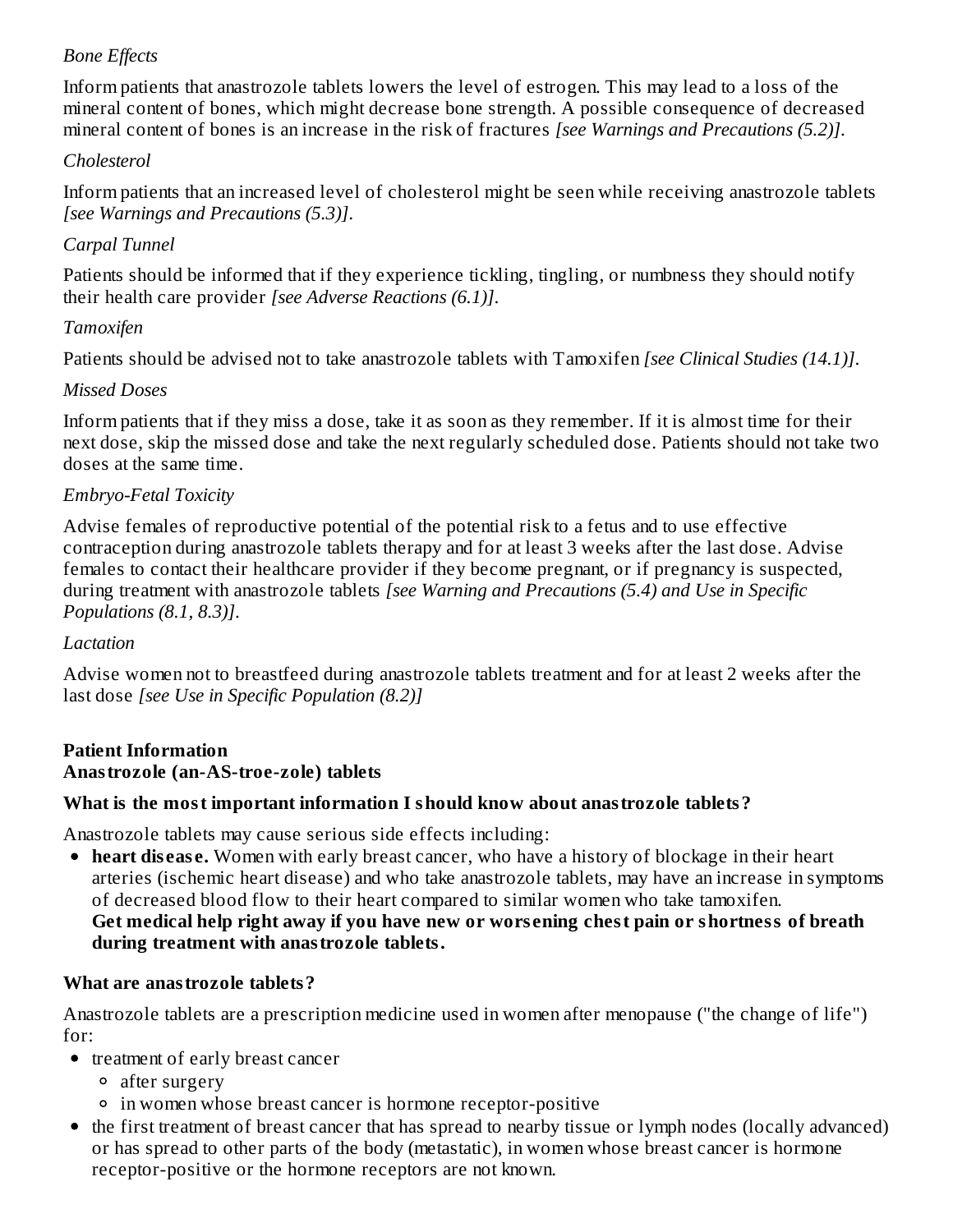• treatment of advanced breast cancer, if the cancer has grown, or the disease has spread after tamoxifen therapy

Anastrozole tablets does not work in women with breast cancer who have not gone through menopause (premenopausal women).

#### **Who should not take anastrozole tablets?**

#### **Do not take anastrozole tablet if you:**

have had severe allergic reaction to anastrozole or any of the ingredients in anastrozole tablets. See the end of this leaflet for a complete list of ingredients in anastrozole tablets. Symptoms of a severe allergic reaction to anastrozole tablets include: swelling of the face, lips, tongue or throat, trouble breathing or swallowing, hives and itching.

## **What should I tell my healthcare provider before taking anastrozole tablets?**

#### **Before you take anastrozole tablets, tell your healthcare provider if you:**

- are still having menstrual periods (are not past menopause). Talk to your healthcare provider if you are not sure.
- have or had a heart problem
- have been told you have bone thinning or weakness (osteoporosis)
- have high cholesterol
- have any other medical conditions
- are pregnant or plan to become pregnant. Taking anastrozole tablets during pregnancy or within 3 weeks of becoming pregnant may harm your unborn baby.
	- Females who are able to become pregnant should have a pregnancy test before starting treatment with anastrozole tablets .
	- Females who are able to become pregnant should use effective birth control (contraceptive) during treatment with anastrozole tablets and for 3 weeks after your last dose of anastrozole tablets. Tell your healthcare provider right away if you become pregnant or think you may be pregnant.
- are breastfeeding or plan to breastfeed. It is not known if anastrozole tablets passes into breast milk. Do not breastfeed during treatment with anastrozole tablets and for 2 weeks after your last dose of anastrozole tablets.

**Tell your healthcare provider about all the medicines you take,** including prescription and over-thecounter medicines, vitamins, and herbal supplements. Especially tell your healthcare provider if you take:

- **tamoxifen.** You should not take **anastrozole tablets** if you take tamoxifen. Taking anastrozole tablets with tamoxifen may lower the amount of anastrozole tablets in your blood and may cause anastrozole tablets not to work as well.
- **Medicines that contain estrogen.** Anastrozole tablets may not work if taken with any of these medicines:
	- hormone replacement therapy
	- birth control pills
	- estrogen creams
	- vaginal rings
	- vaginal suppositories

Know the medicines you take. Keep a list of them to show your healthcare provider and pharmacist when you get a new medicine.

## **How should I take anastrozole tablets?**

Take anastrozole tablets exactly as your healthcare provider tells you to take it.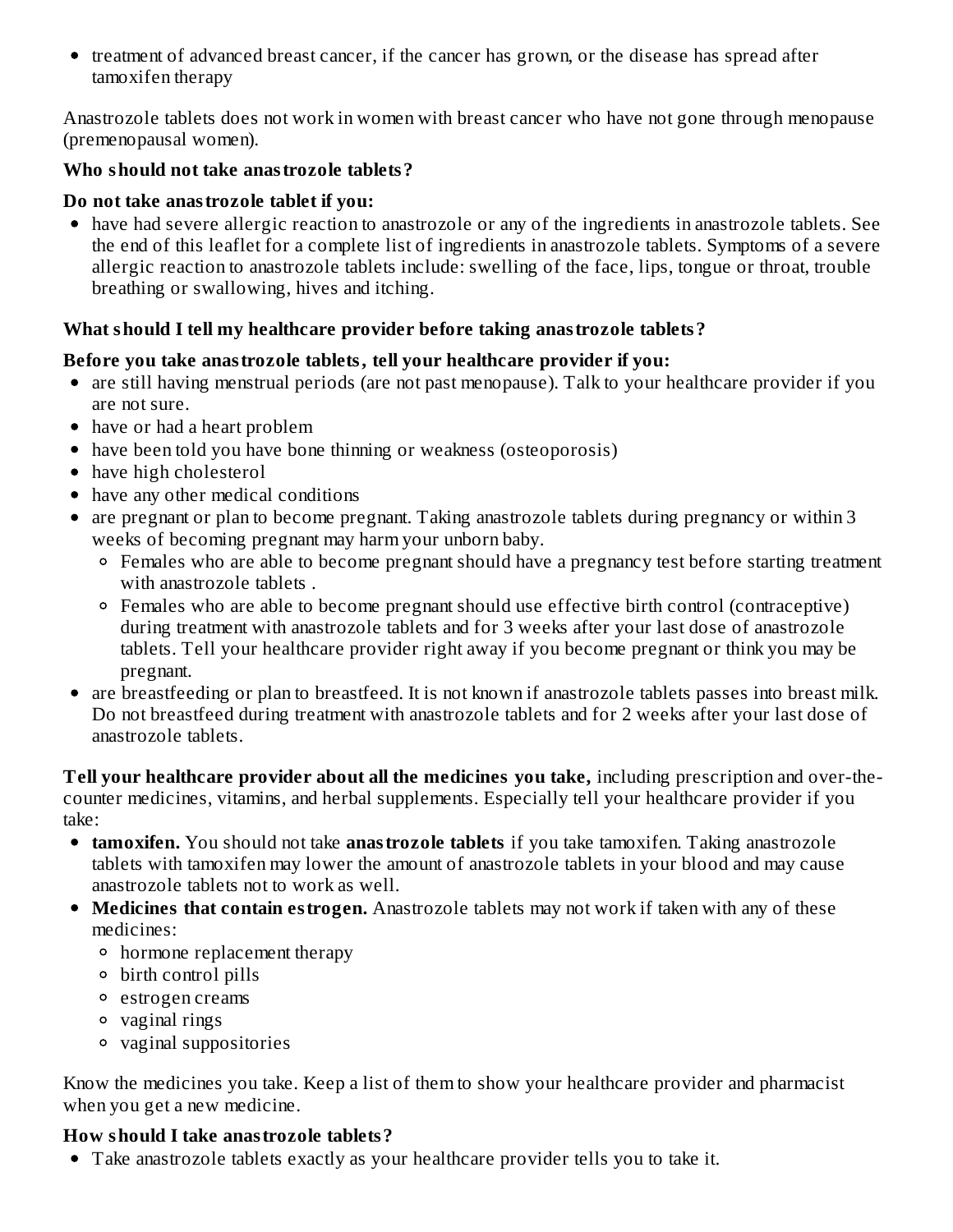- Continue taking anastrozole tablets until your healthcare provider tells you to stop.
- Anastrozole tablets can be taken with or without food.
- If you miss a dose, take it as soon as you remember. If it is almost time for your next dose, skip the missed dose. Take your next regularly scheduled dose. Do not take two doses at the same time.

If you take too much anastrozole tablets, call your healthcare provider or go to the nearest hospital emergency room right away.

#### **What are the possible side effects of anastrozole tablets?**

#### **Anastrozole tablets may caus e s erious side effects including:**

- See **"What is the most important information I should know about anastrozole tablets?"**
- **bone thinning or weakness (osteoporosis).** Anastrozole tablets lowers estrogen in your body, which may cause your bones to become thinner and weaker. This may increase your risk of fractures, especially of your spine, hip and wrist. Your healthcare provider may order a bone mineral density test before you start and during treatment with anastrozole tablets to check you for bone changes.
- **increas ed blood cholesterol (fat in the blood).** Your healthcare provider may do blood tests to check your cholesterol while you are taking anastrozole tablets.
- **skin reactions.** Stop taking anastrozole tablets and call your healthcare provider right away if you get any skin lesions, ulcers, or blisters.
- **s evere allergic reactions.** Get medical help right away if you get:
	- swelling of your face, lips, tongue, or throat
	- trouble swallowing or breathing
- **liver problems.** Anastrozole tablets can cause inflammation of your liver and changes in liver function blood tests. Your healthcare provider may check you for this.

# **Stop taking anastrozole tablets and call your healthcare provider right away** if you have any of

these signs or symptoms of a liver problem:

- a general feeling of not being well
- yellowing of your skin or whites of your eyes
- pain on the right side of your stomach-area (abdomen)

Common side effects in women taking anastrozole tablets include:

- hot flashes
- weakness
- joint aches
- joint pain, stiffness or swelling (arthritis)
- $\bullet$  pain
- sore throat
- high blood pressure
- depression
- nausea and vomiting
- rash
- back pain
- sleep problems
- bone pain
- headache
- swelling of your legs, ankles, or feet
- increased cough
- shortness of breath
- build up of lymph fluid in the tissues of your affected arm (lymphedema)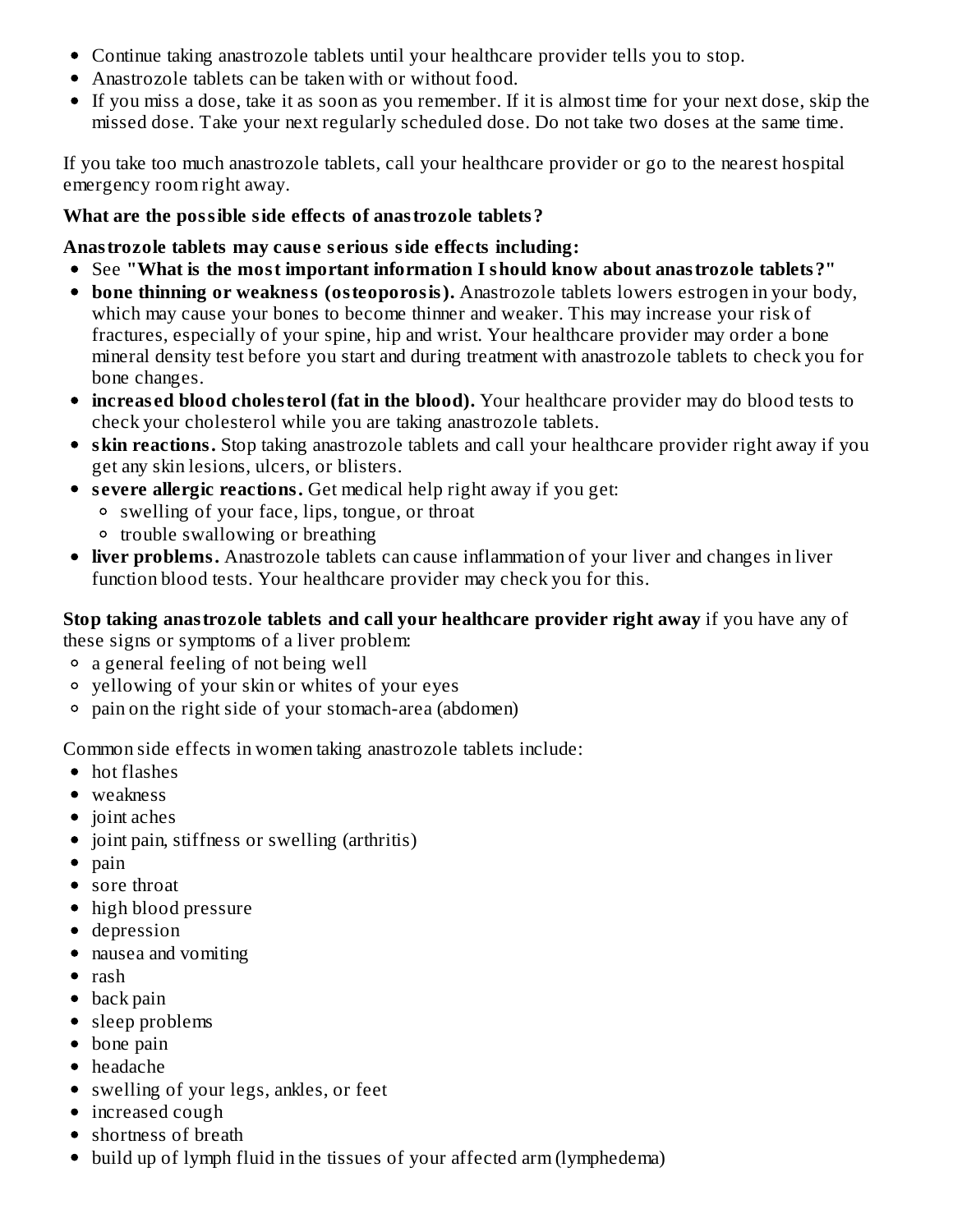Anastrozole tablets may also cause you to have tickling, tingling or numbness of your skin.

Tell your healthcare provider if you have any side effect that bothers you or that does not go away.

These are not all the possible side effects of anastrozole tablets. For more information, ask your healthcare provider or pharmacist.

Call your healthcare provider for medical advice about side effects. You may report side effects to FDA at 1-800-FDA-1088.

#### **How should I store anastrozole tablets?**

• Store anastrozole tablets at room temperature between  $68^{\circ}$ F to  $77^{\circ}$ F (20 $^{\circ}$ C to 25 $^{\circ}$ C).

## **Keep anastrozole tablets and all medicines out of the reach of children.**

## **General information about the safe and effective us e of anastrozole tablets.**

Medicines are sometimes prescribed for purposes other than those listed in a Patient Information leaflet. Do not take anastrozole tablets for a condition for which it was not prescribed. Do not give anastrozole tablets to other people, even if they have the same symptoms that you have. It may harm them.

If you would like more information, talk with your healthcare provider. You can ask your pharmacist or healthcare provider for information about anastrozole tablets that is written for health professionals. For more information, call 1-800-367-3395 or go to www.bpirx.com.

#### **What are the ingredients in anastrozole tablets?**

#### **Active ingredient:** anastrozole

**Inactive ingredients:** hypromellose, lactose monohydrate, magnesium stearate, polyethylene glycol, povidone, sodium starch glycolate, and titanium dioxide.

This Patient Information has been approved by the U.S. Food and Drug Administration.

Manufactured by: Natco Pharma Limited, Kothur-509 228, India

Distributed by: Breckenridge Pharmaceutical, Inc., Berlin, CT 06037

346186

**May/2019**

# **PRINCIPAL DISPLAY PANEL - 30 Tablet Bottle Label**

NDC 51991-620-33

ANASTROZOLE TABLETS

1 mg

Rx Only 30 Tablets

breckenridge | A Towa Company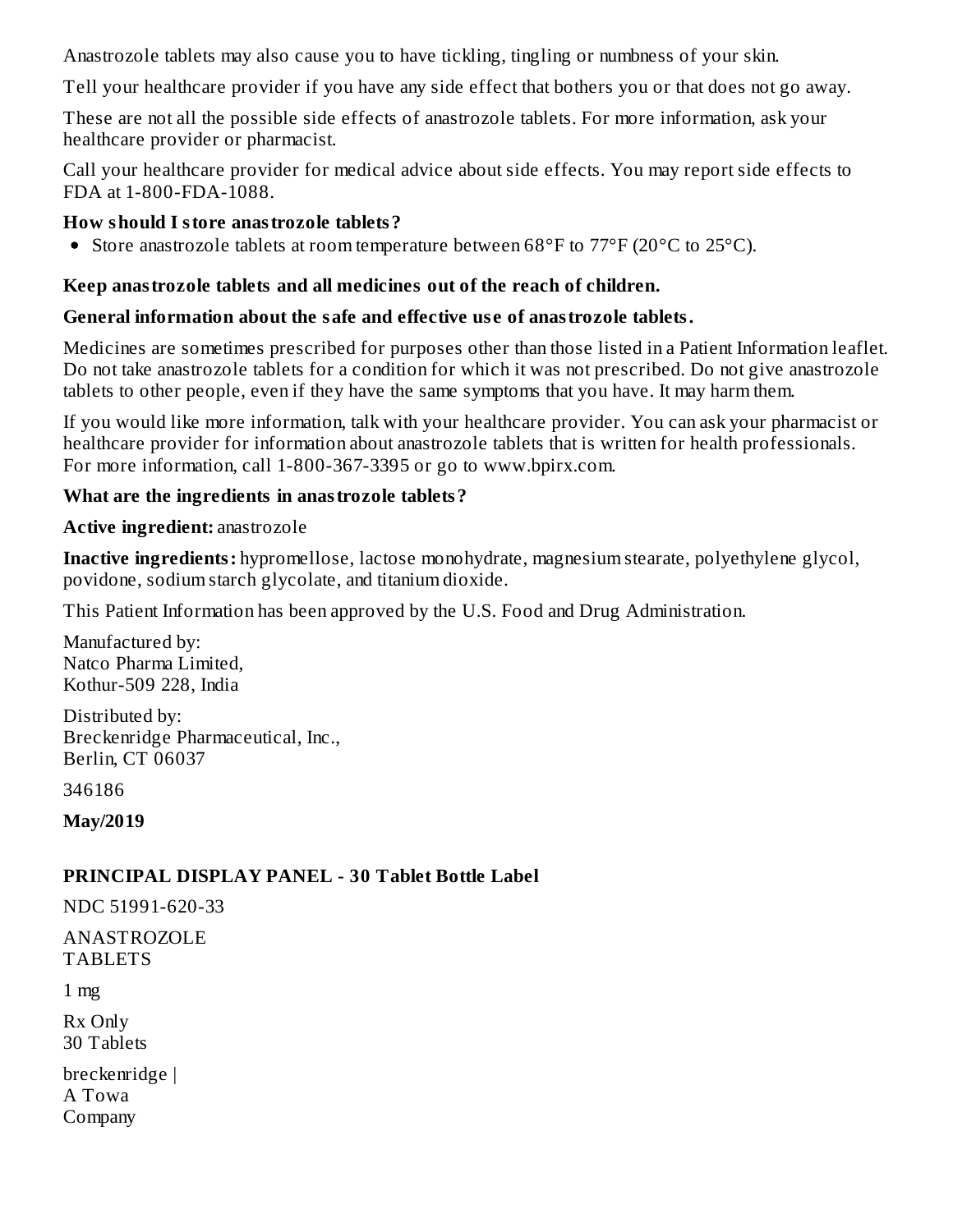| Each tablet contains 1 mg of anastrozole USP                                      | NDC 51991-620-33                                                    | M.L.: 164/MN/AP/95/F/R                                                                       |  |  |
|-----------------------------------------------------------------------------------|---------------------------------------------------------------------|----------------------------------------------------------------------------------------------|--|--|
| <b>USUAL DOSAGE:</b><br>See accompanying Prescribing Information.                 | <b>ANASTROZOLE</b><br><b>TABLETS</b>                                | Distributed by:<br>Breckenridge Pharmaceutical, Inc.,<br>Berlin, CT 06037                    |  |  |
| <b>WARNING:</b><br>AS WITH ALL MEDICATIONS,<br>KEEP OUT OF THE REACH OF CHILDREN. | mg                                                                  | Manufactured by:<br>345446<br>Natco Pharma Limited<br>Kothur - 509 228, India.<br>ss 05/2020 |  |  |
| Store at controlled room temperature,<br>20°-25°C (68°-77°F) [see USP].           |                                                                     | GTIN 00351991620334                                                                          |  |  |
|                                                                                   | 20 Barcode<br>30 Tablets<br>Rx Only<br><b>Oreckenridge</b>   alleny | 12345678901234<br>SN<br><b>United News</b> Ones<br>EXP 00/0000<br>LOT 123456L                |  |  |
|                                                                                   |                                                                     |                                                                                              |  |  |

| <b>ANASTROZOLE</b>                           |                  |                                                                |              |                     |                          |               |                 |
|----------------------------------------------|------------------|----------------------------------------------------------------|--------------|---------------------|--------------------------|---------------|-----------------|
| anastrozole tablet                           |                  |                                                                |              |                     |                          |               |                 |
|                                              |                  |                                                                |              |                     |                          |               |                 |
| <b>Product Information</b>                   |                  |                                                                |              |                     |                          |               |                 |
| Product Type                                 |                  | HUMAN PRESCRIPTION DRUG<br>Item Code (Source)                  |              |                     |                          | NDC:51991-620 |                 |
| <b>Route of Administration</b>               |                  | ORAL                                                           |              |                     |                          |               |                 |
|                                              |                  |                                                                |              |                     |                          |               |                 |
|                                              |                  |                                                                |              |                     |                          |               |                 |
| <b>Active Ingredient/Active Moiety</b>       |                  |                                                                |              |                     |                          |               |                 |
|                                              |                  | <b>Ingredient Name</b>                                         |              |                     | <b>Basis of Strength</b> |               | Strength        |
|                                              |                  | ANASTROZOLE (UNII: 2Z07MYW1AZ) (ANASTROZOLE - UNII:2Z07MYW1AZ) |              |                     | ANASTROZOLE              |               | 1 <sub>mg</sub> |
|                                              |                  |                                                                |              |                     |                          |               |                 |
|                                              |                  |                                                                |              |                     |                          |               |                 |
| <b>Inactive Ingredients</b>                  |                  |                                                                |              |                     |                          |               |                 |
| <b>Ingredient Name</b>                       |                  |                                                                |              |                     |                          | Strength      |                 |
| LACTOSE MONOHYDRATE (UNII: EWQ57Q8I5X)       |                  |                                                                |              |                     |                          |               |                 |
| MAGNESIUM STEARATE (UNII: 70097M6I30)        |                  |                                                                |              |                     |                          |               |                 |
| HYPROMELLOSE, UNSPECIFIED (UNII: 3NXW29V3WO) |                  | POLYETHYLENE GLYCOL, UNSPECIFIED (UNII: 3WJQ0SDW1A)            |              |                     |                          |               |                 |
| PO VIDONE, UNSPECIFIED (UNII: FZ989GH94E)    |                  |                                                                |              |                     |                          |               |                 |
|                                              |                  | SO DIUM STARCH GLYCOLATE TYPE A POTATO (UNII: 5856J3G2A2)      |              |                     |                          |               |                 |
| TITANIUM DIO XIDE (UNII: 15FIX9V2JP)         |                  |                                                                |              |                     |                          |               |                 |
|                                              |                  |                                                                |              |                     |                          |               |                 |
|                                              |                  |                                                                |              |                     |                          |               |                 |
| <b>Product Characteristics</b>               |                  |                                                                |              |                     |                          |               |                 |
| Color                                        | <b>WHITE</b>     |                                                                | <b>Score</b> |                     |                          | no score      |                 |
| <b>Shape</b>                                 | ROUND (BICONVEX) |                                                                | <b>Size</b>  |                     |                          | 6mm           |                 |
| Flavor                                       |                  |                                                                |              | <b>Imprint Code</b> |                          | AN;1          |                 |
| <b>Contains</b>                              |                  |                                                                |              |                     |                          |               |                 |
|                                              |                  |                                                                |              |                     |                          |               |                 |
|                                              |                  |                                                                |              |                     |                          |               |                 |
| Packaging                                    |                  |                                                                |              |                     |                          |               |                 |